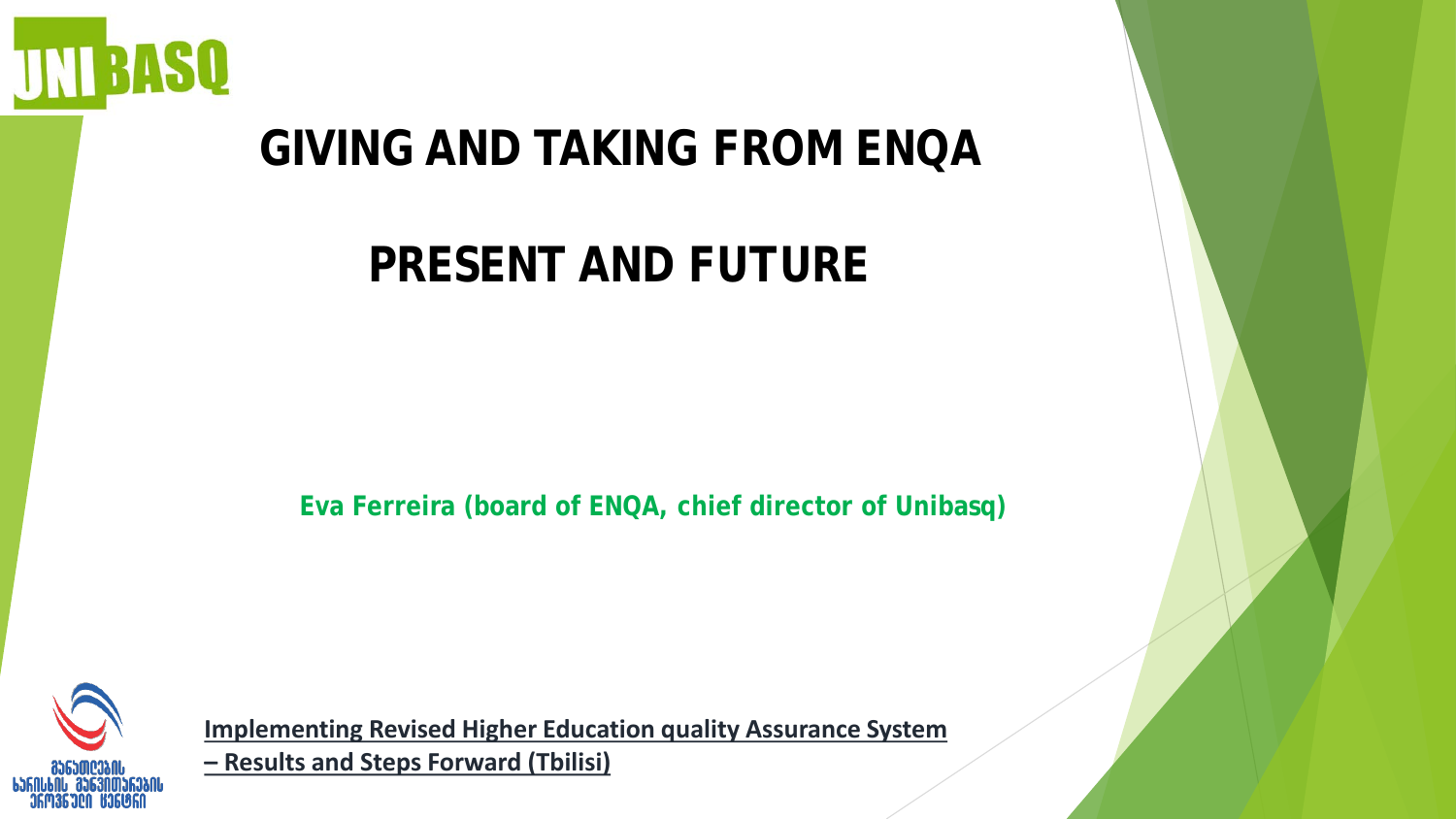### **UNIBASQ: Basque University System Quality Assurance Agency**

SPAIN is divided in 17 autonomous regions. One is the Basque Autonomous Community, a small region next to the northwest border with France. Languages: Basque and Spanish

Bilbao and Tbilisi "sister cities"

#### EZER / EDER CITIES





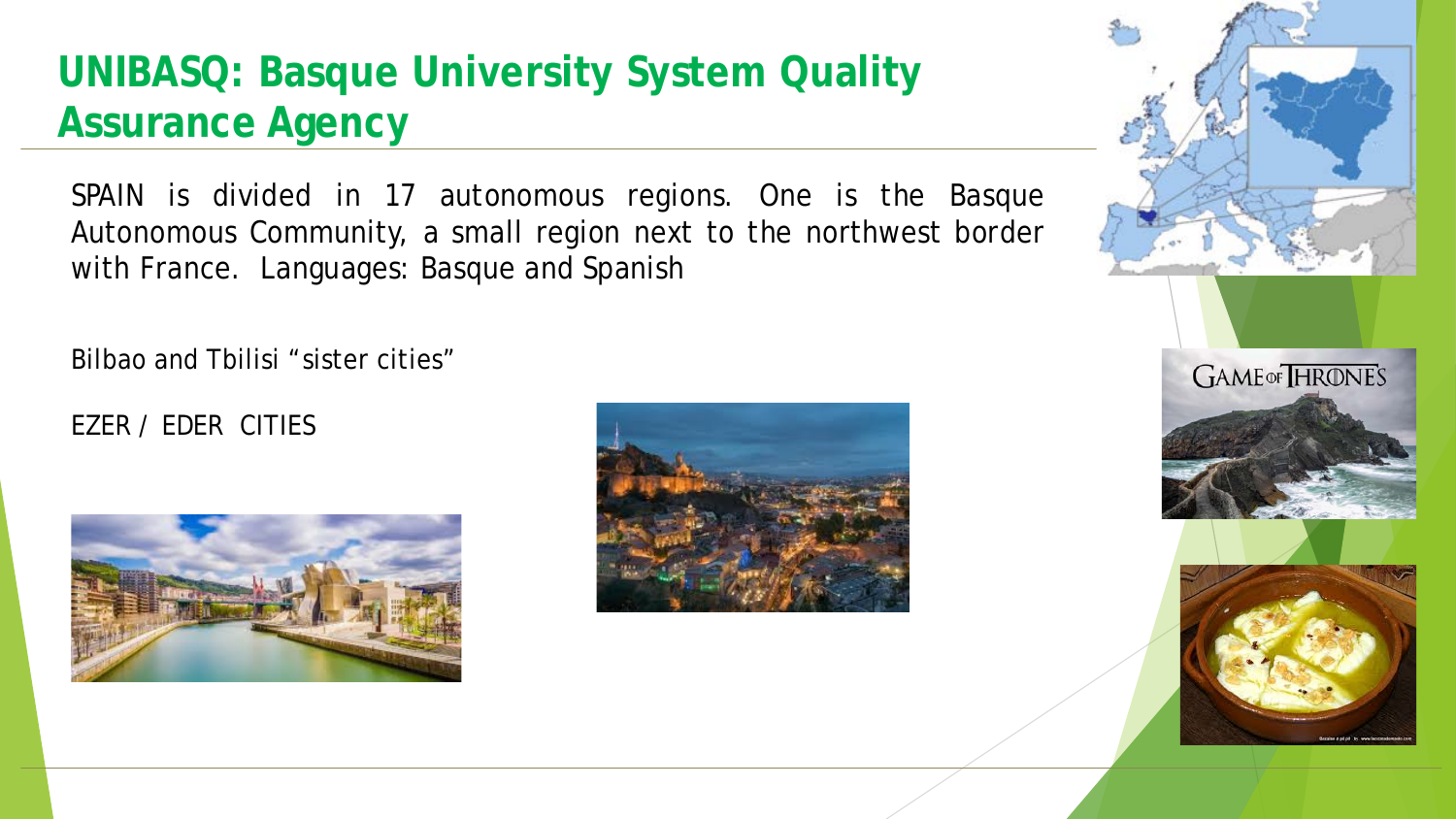# **WHY EUROPEAN QUALITY ASSURANCE?**

- Bologna Declaration **(1999)** was to encourage European cooperation in quality assurance of higher education with a view **to developing comparable criteria and methodologies.**
- In the Berlin communiqué of 19 September **2003** the Ministers of the Bologna Process signatory states invited the European Network for Quality Assurance in Higher Education (ENQA) '*through its members, in cooperation with the EUA, EURASHE, and ESIB***', to develop** *'an agreed set of standards, procedures and guidelines on quality assurance'* and to *'explore ways of ensuring an adequate peer review system for quality assurance and/or accreditation agencies or bodies, and to report back through the Bologna Follow-Up Group to Ministers in 2005'.*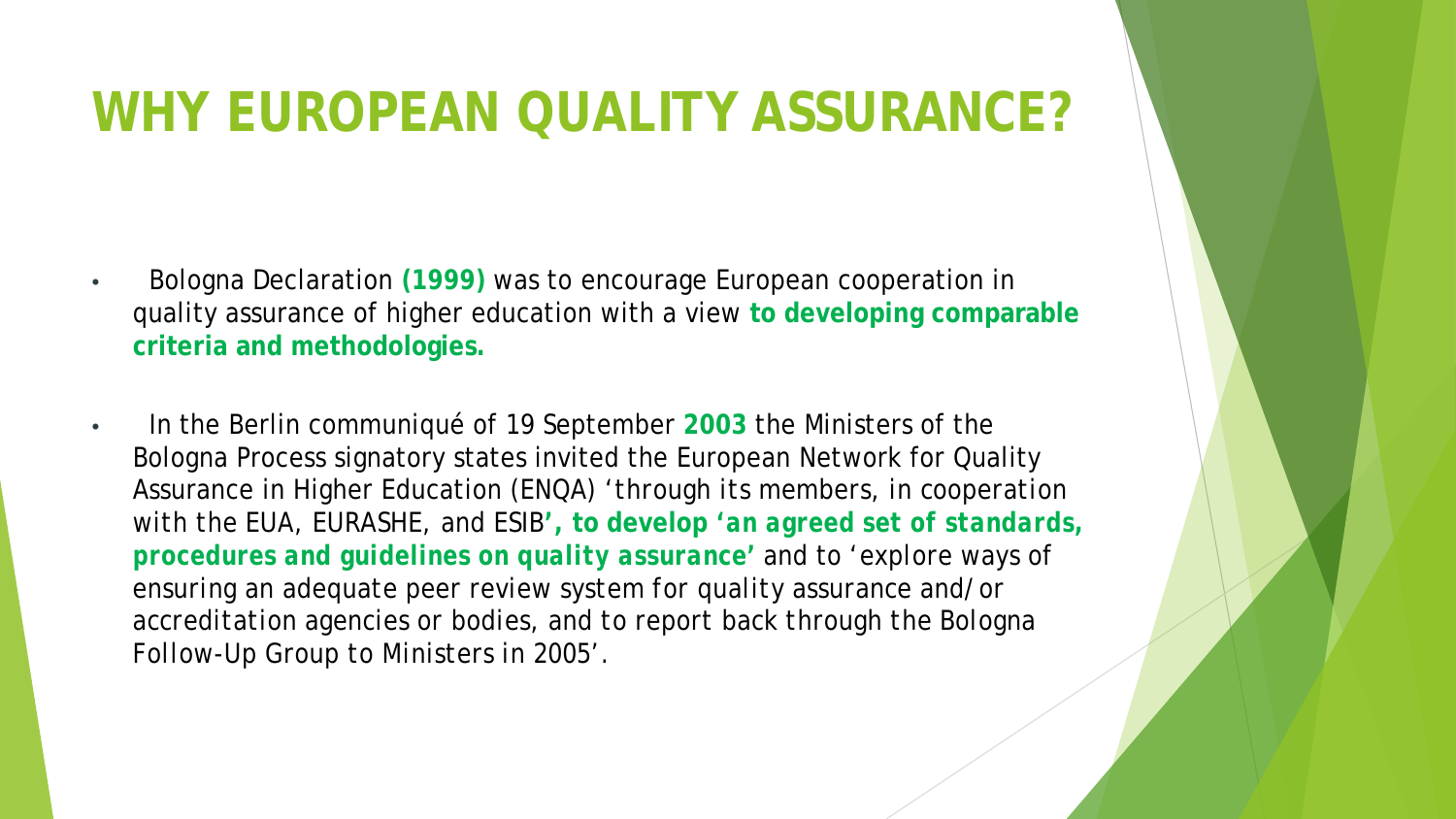### **ENQA: European Association for Quality Assurance in Higher Education**

- **European Association for Quality Assurance in Higher** Education (ENQA)
- Umbrella NGO for European QA agencies
- Network in 2000; association in 2004
- **Move from Finland to Belgium 2011**
- Structure: Board, General Assembly, Secretariat
- Celebration of 15 years of QA in 2015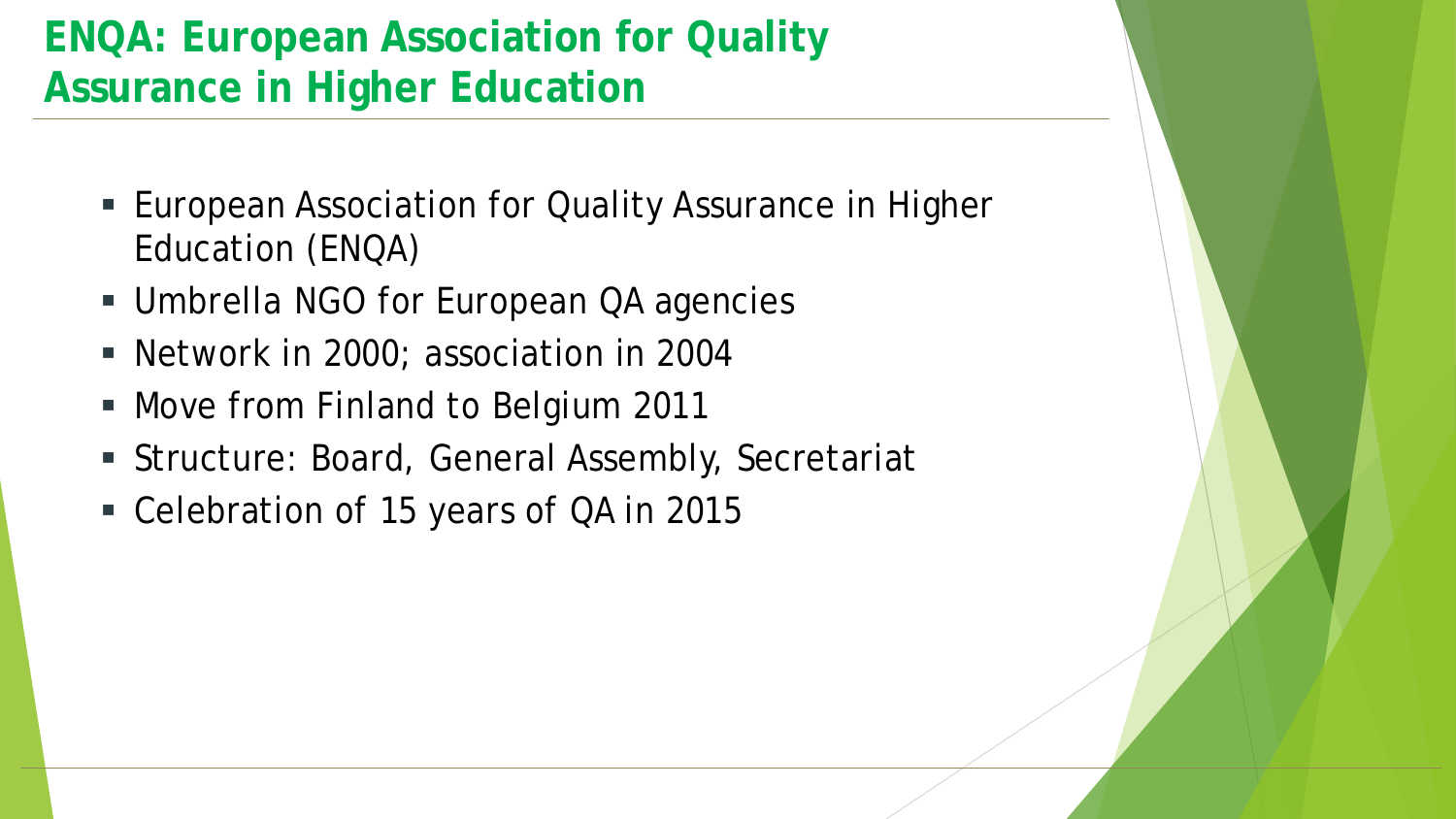### **ENQA: member agencies**

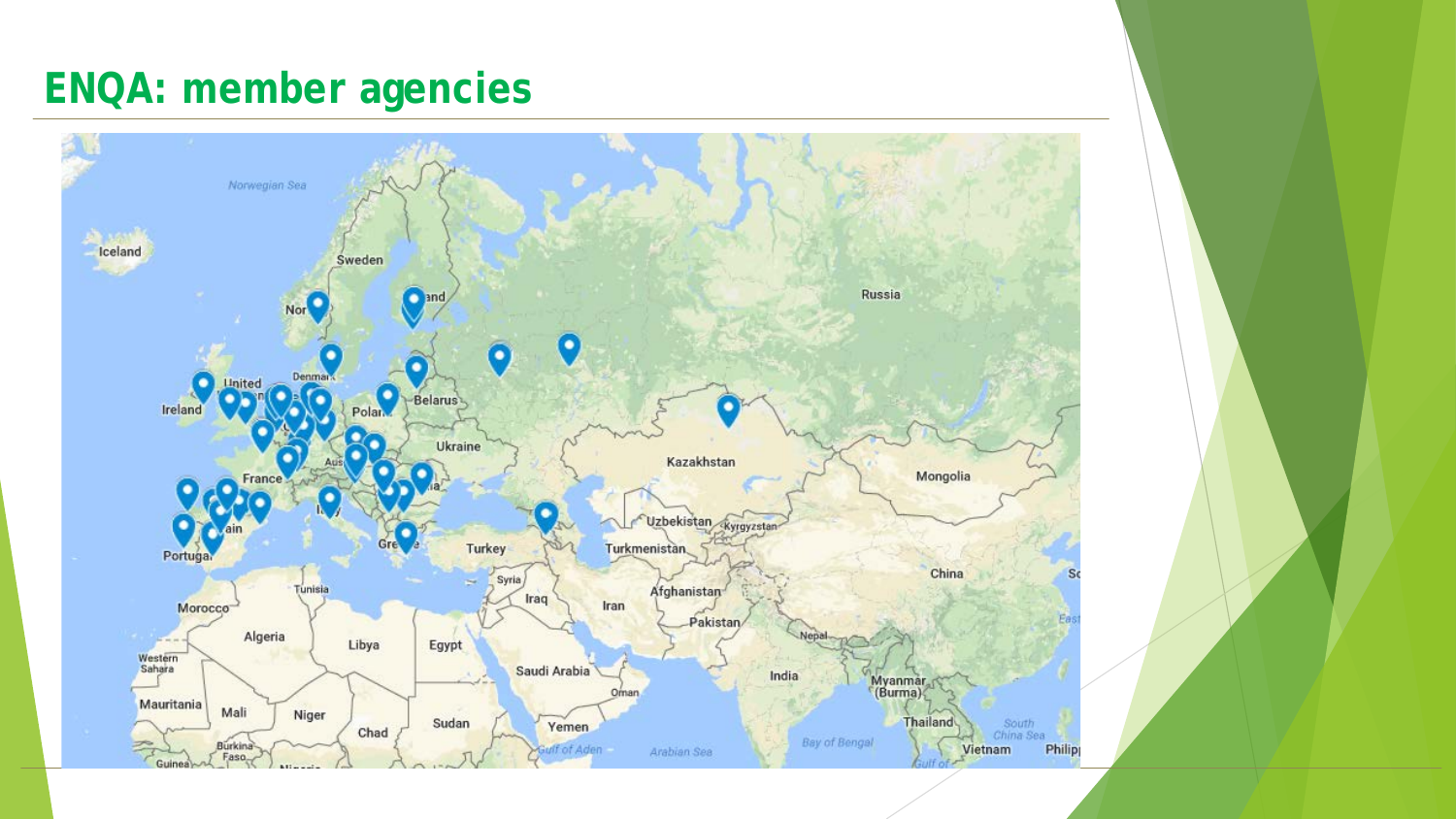#### **ENQA: affiliates**

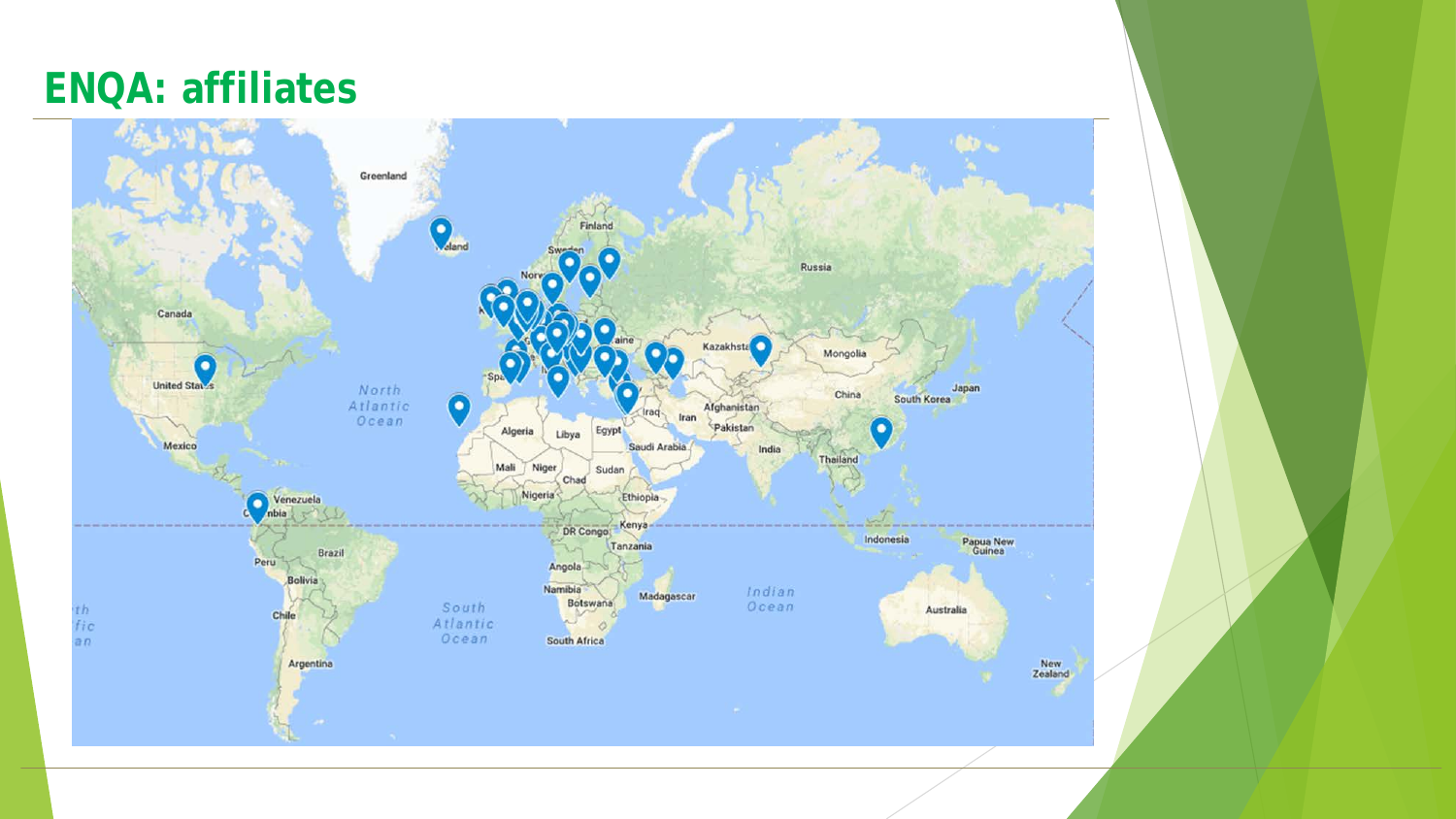#### **VISION**

A European Higher Education Area where students have access to **high quality education and can achieve qualifications that are respected world-wide.**

#### **MISSION**

As the largest association of quality assurance agencies committed to agreed European standards, ENQA drives the development of quality assurance by representing agencies internationally, supporting them nationally and providing them with comprehensive services and networking opportunities. **ENQA promotes the enhancement of quality and the development of a quality culture in higher education.**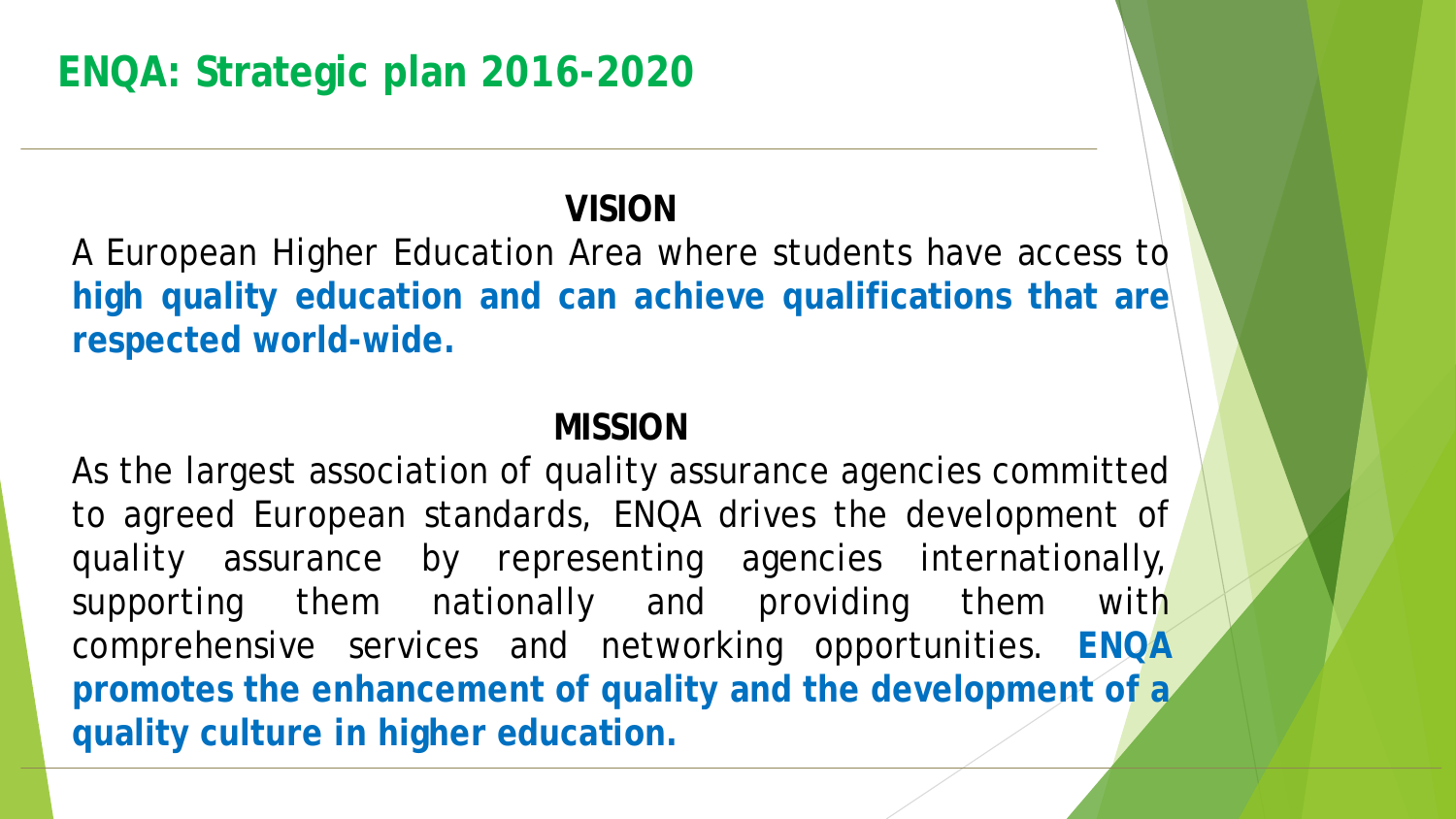### **UNIBASQ: Basque University System Quality Assurance Agency**

By law, in Spain all official programs (bachelor, master, and PHD) must be accredited by an agency registered in EQAR, which means to complain the European Standards guidelines (ESG).

Basque Country, and some other regions (Catalonia, Galicia among others) have their own agencies in EQAR and ENQA. The rest is covered by ANECA.

Unibasq is founded in 2005…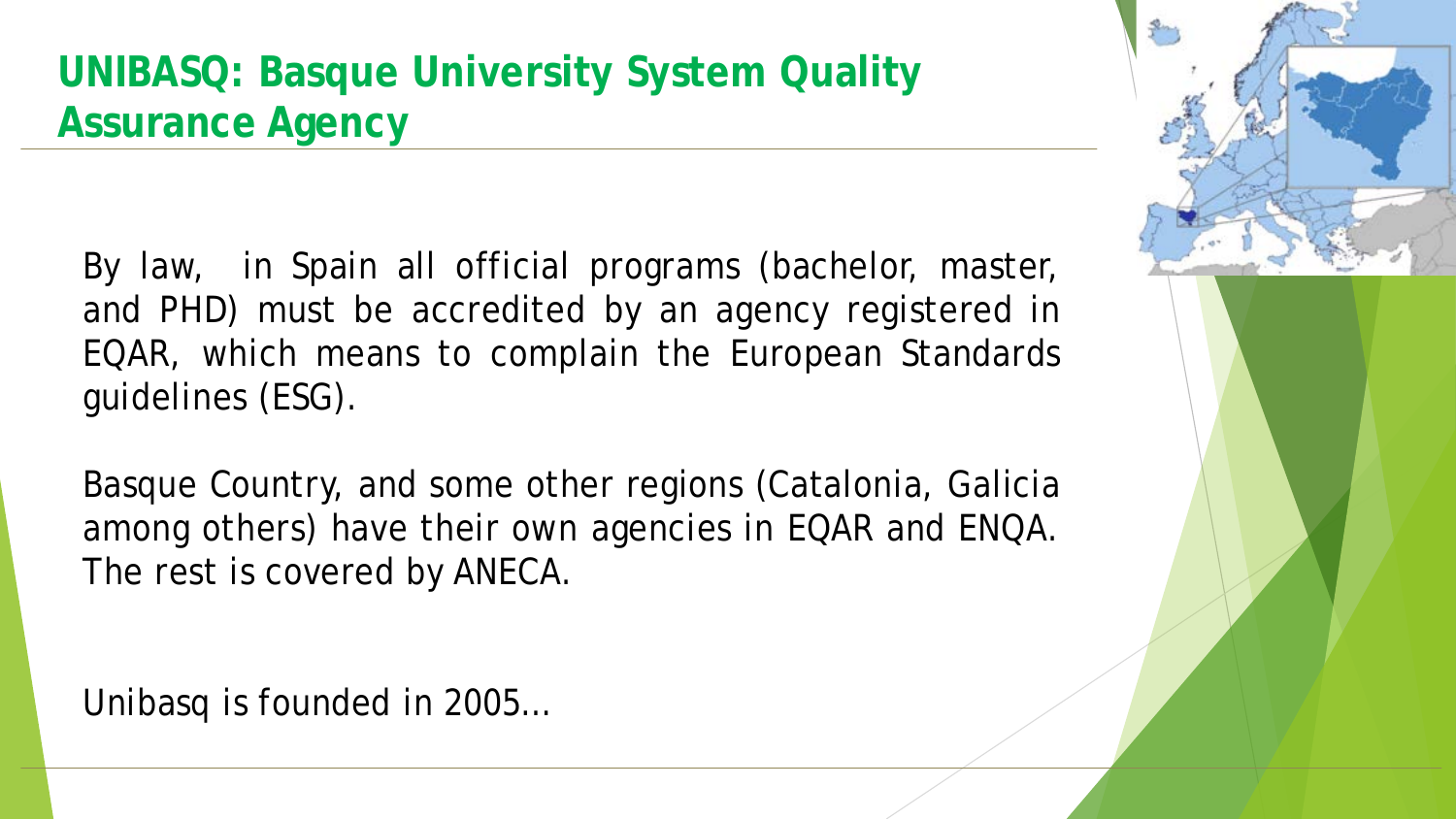2010: Decision of becoming a member of ENQA and EQAR

2011: Change of law to clarify the independence and the resources of the agency and the role of students

2014: registration in EQAR and member of ENQA

ENQA report made under the 2005 ESG

RECOMMENDATIONS RELATED WITH 2005 ESG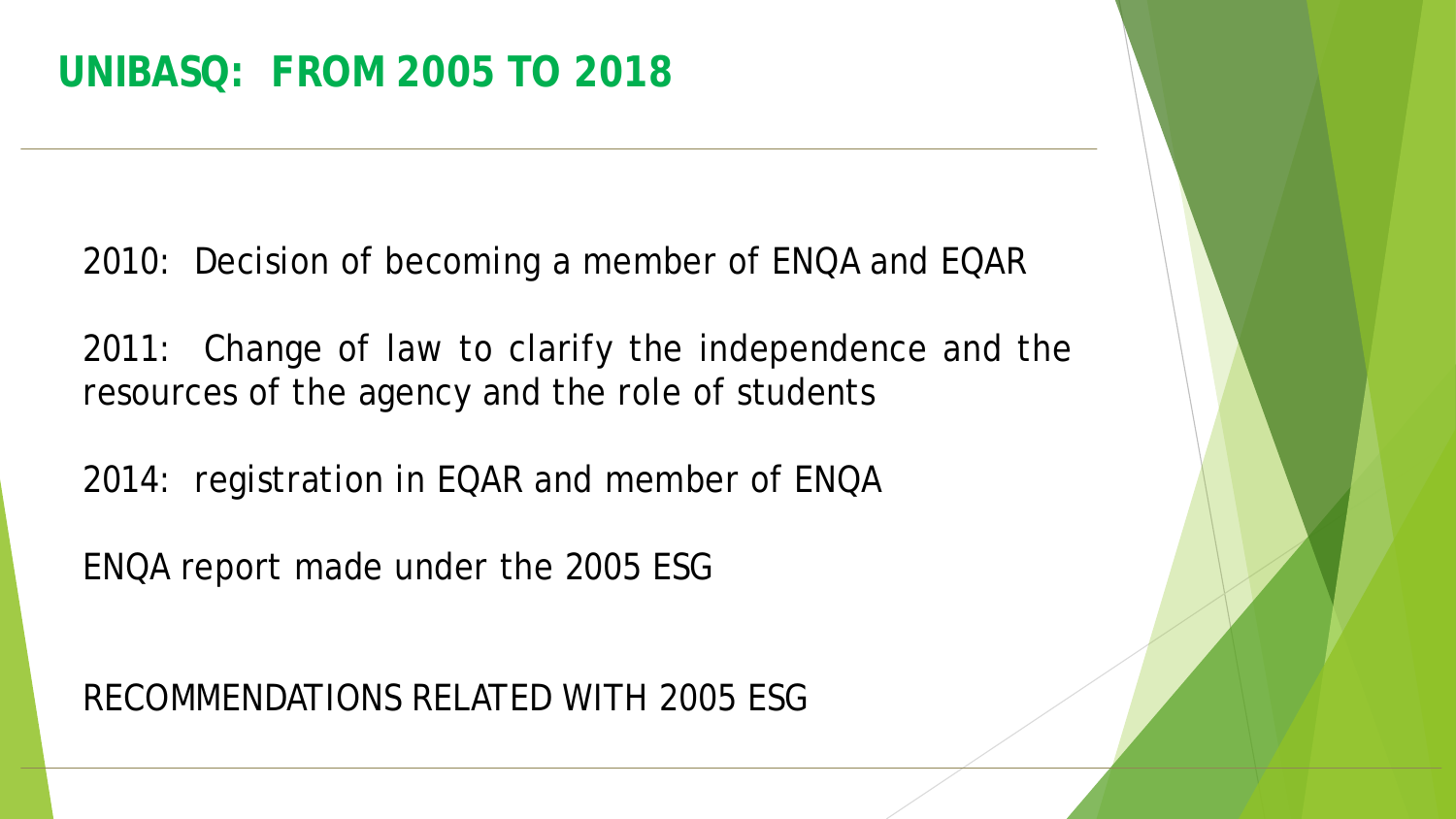#### **ESG 2005: Part 2: external quality assurance**

2.1 Use of internal quality assurance procedures

2.2 Development of external quality assurance processes

2.3 Criteria for decisions

**2.4 Processes fit for purpose (students role)**

2.5 Reporting

2.6 Follow-up procedures

2.7 Periodic reviews

2.8 System-wide analyse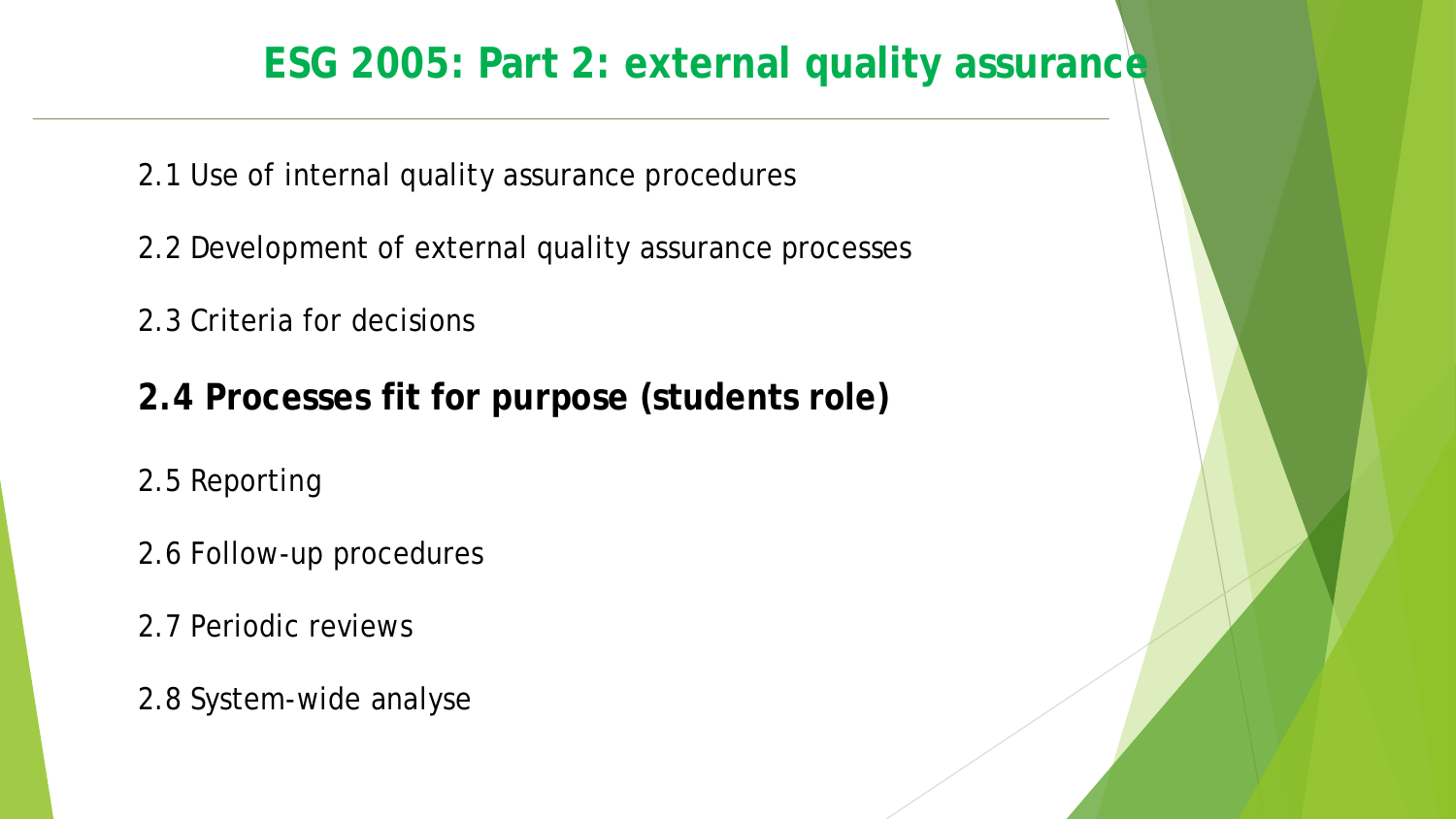3.1 Use of external quality assurance procedures for higher education

- 3.2 Official status
- **3.3 Activities (increase of International role)**
- **3.4 Resources (stability and diversification)**

3.5 Mission statement

**3.6 Independence (advisory board vs government council)** 

3.7 External quality assurance criteria and processes used by the agencies

3.8 Accountability procedures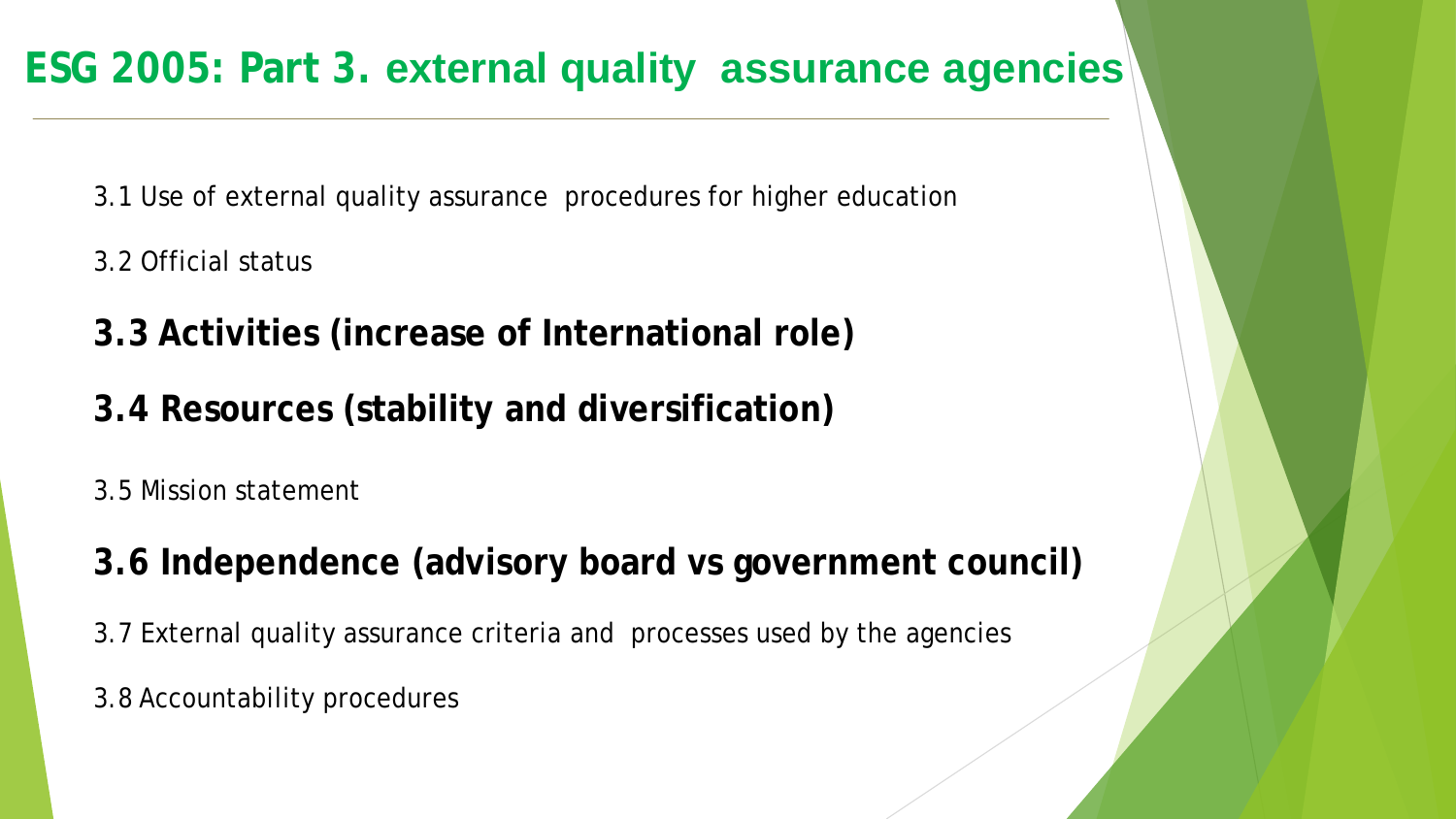# Main recommendations related with:

- Procedures: integrate the key findings leading to conclusions more explicitly in the reports. Simplification.
- ▶ Broaden the intended readership of reports. Stakeholders involvement. Students role.
- Internal monitoring, analyse strengths and weaknesses in the presented selfevaluation reports.
- Internationalization: committees and active role

**DURING 2015, UNIBASQ MADE A SWOT (**strengths, weaknesses, opportunities, and threats**), USING ENQA'S REPORT,**

**INTERNAL AND STAKEHOLDERS' POINTS OF VIEW**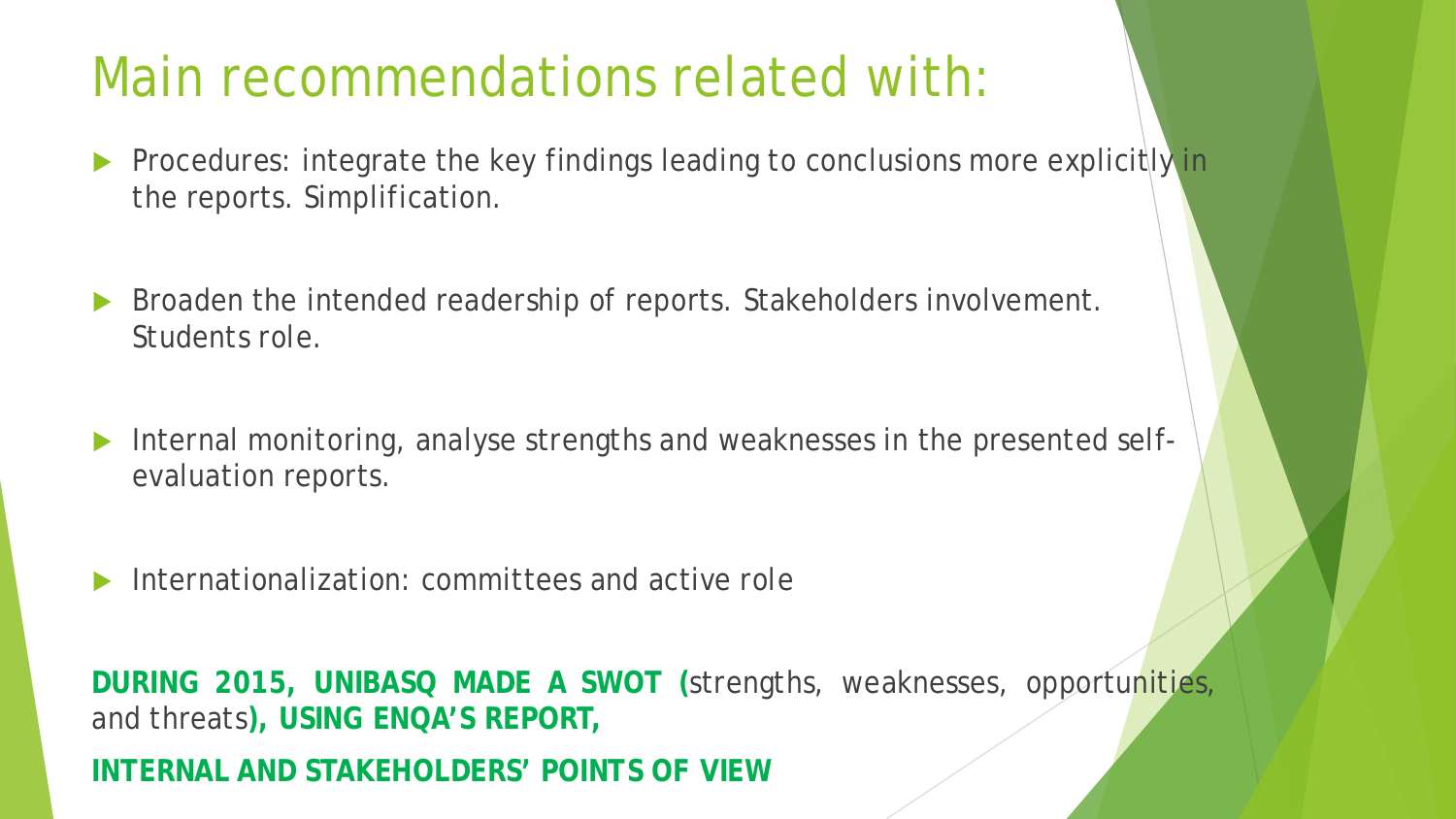### **ESG 2015 were already there**

| Policy for quality assurance                                            | <b>Standards for external quality</b><br>assurance | <b>Standards and guidelines</b><br>for quality assurance agencies |
|-------------------------------------------------------------------------|----------------------------------------------------|-------------------------------------------------------------------|
| 1.1 Policy for quality assurance                                        | 2.1 Consideration of internal<br>quality assurance | 3.1 Activities, policy and<br>processes for quality assurance     |
| 1.2 Design and approval of<br>programmes                                | 2.2 Designing methodologies<br>fit for purpose     | 3.2 Official status                                               |
| 1.3 Student-centred learning,<br>teaching and assessment                | 2.3 Implementing processes                         | 3.3 Independence                                                  |
| 1.4 Student admission,<br>progression, recognition and<br>certification | 2.4 Peer-review experts                            | 3.4 Thematic analysis                                             |
| 1.5 Teaching staff                                                      | 2.5 Criteria for outcomes                          | 3.5 Resources                                                     |
| 1.6 Learning resources and<br>student support                           | 2.6 Reporting                                      | 3.6 Internal quality assurance<br>and professional conduct        |
| 1.7 Information management                                              | 2.7 Complaints and appeals                         | 3.7 Cyclical external review of<br>agencies                       |
| 1.8 Public information                                                  |                                                    |                                                                   |
| 1.9 On-going monitoring and<br>periodic review of programmes            |                                                    |                                                                   |
| 1.10 Cyclical external quality                                          |                                                    |                                                                   |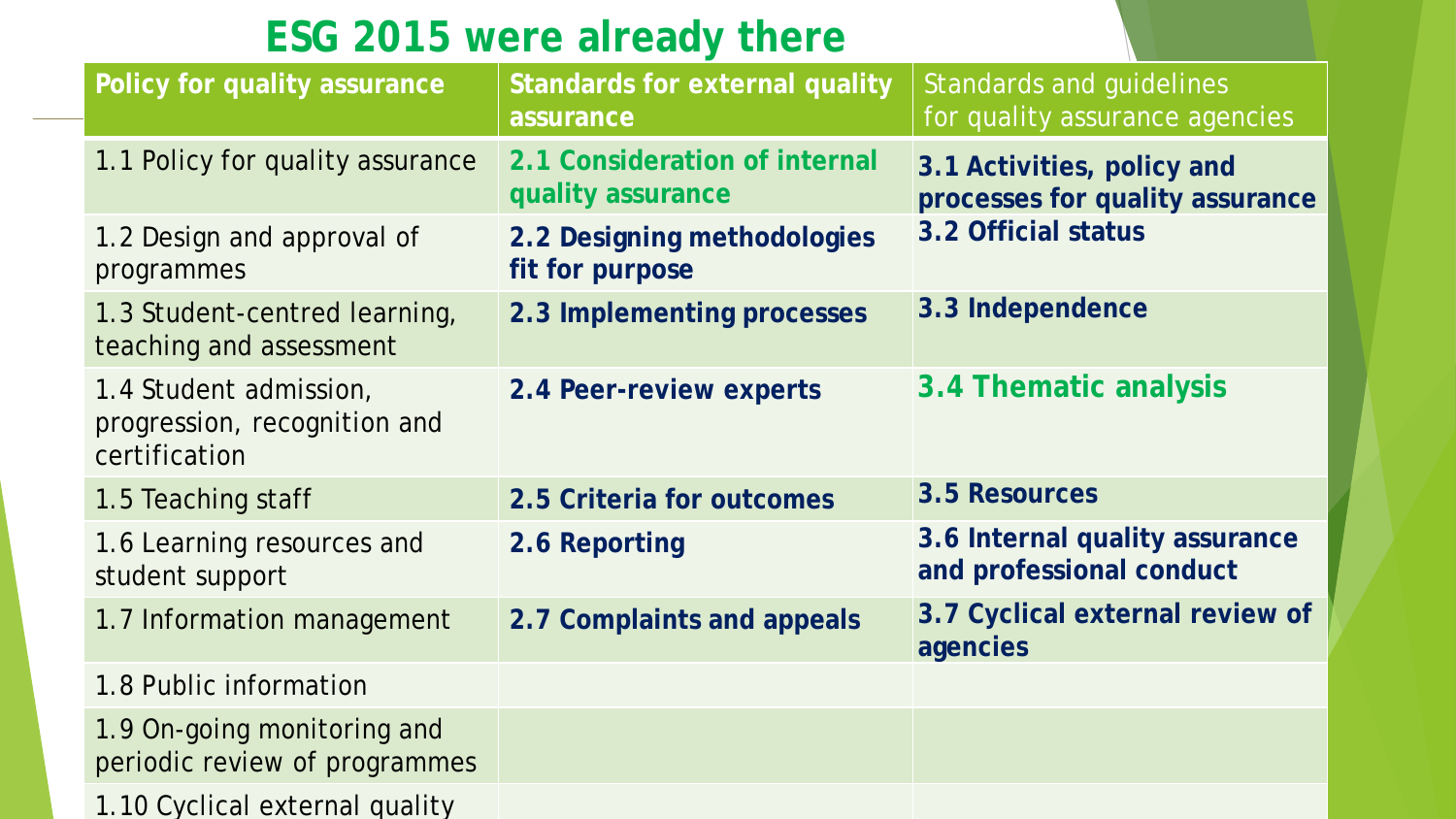### **UNIBASQ: New Strategic Plan 2016-2019**

#### **VISION**

Helpful agent for the **improvement of the Basque University System quality**, its internationalization and social projection.

An **interlocutor** between Basque universities, stakeholders or system users, the university policy makers and external agents that are fed on university results. Recognized up to international level as an advisory and assurance agency of the university quality.

#### **MISSION**

Promote the **innovation and improvement in the Basque University System (BUS), satisfying ESG 2015**, member of ENQA and EQAR. Advices, evaluates and guarantees the institutions of the system, their studyprogrammes and the teaching staff, independently and objectively. Develops the activity in any other university system that might be interested.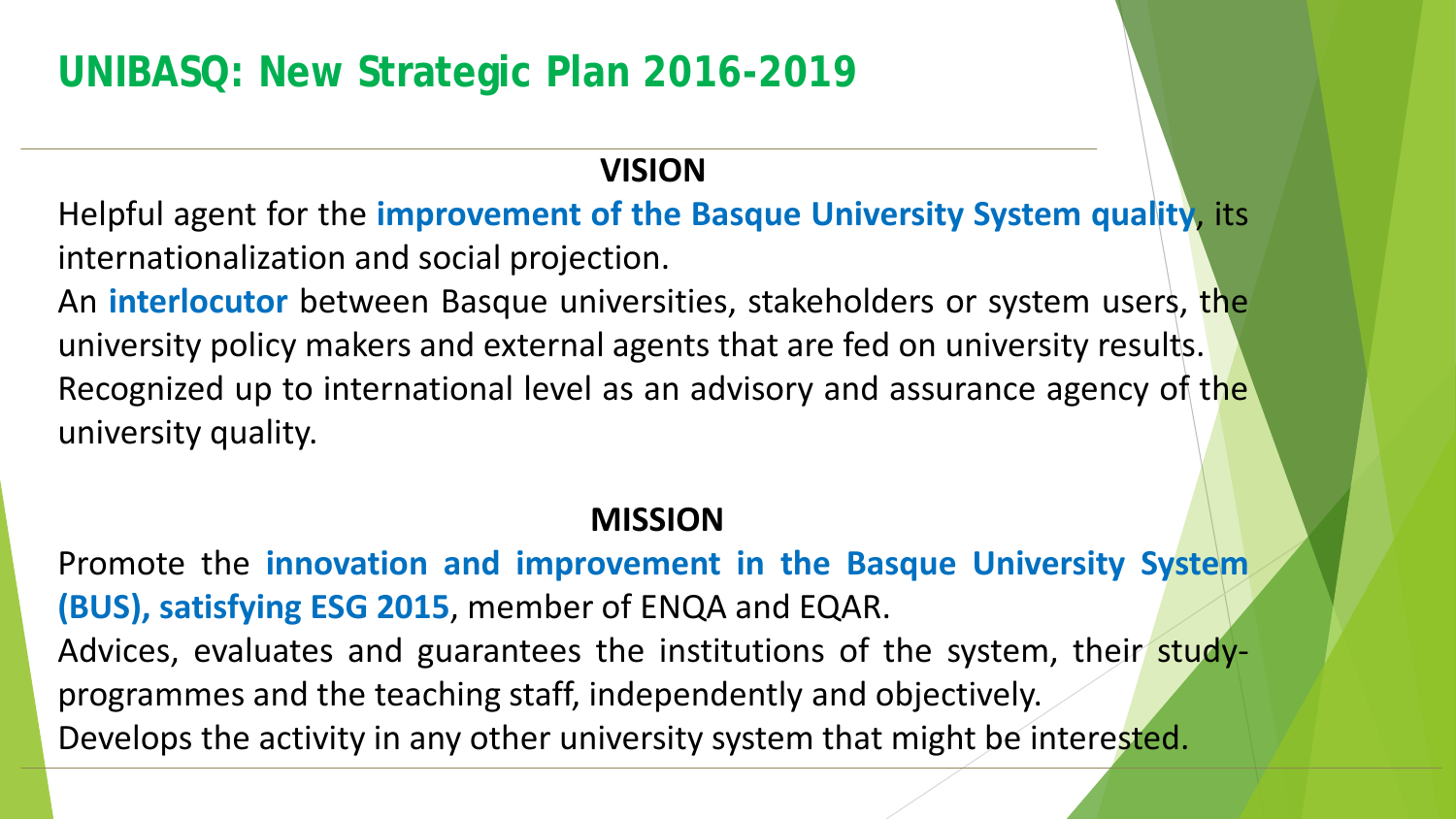- ▶ Axe 1: Services: Consultancy and Assessment
- Axe 2: Social Influence: Communication, Collaboration with Institutions, Quality Agencies and Social Agents
- ▶ Axe 3: Agency's Internationalization Backing the Basque University System
- Axe 4: Internal Organization, Management, Planning and Human Resources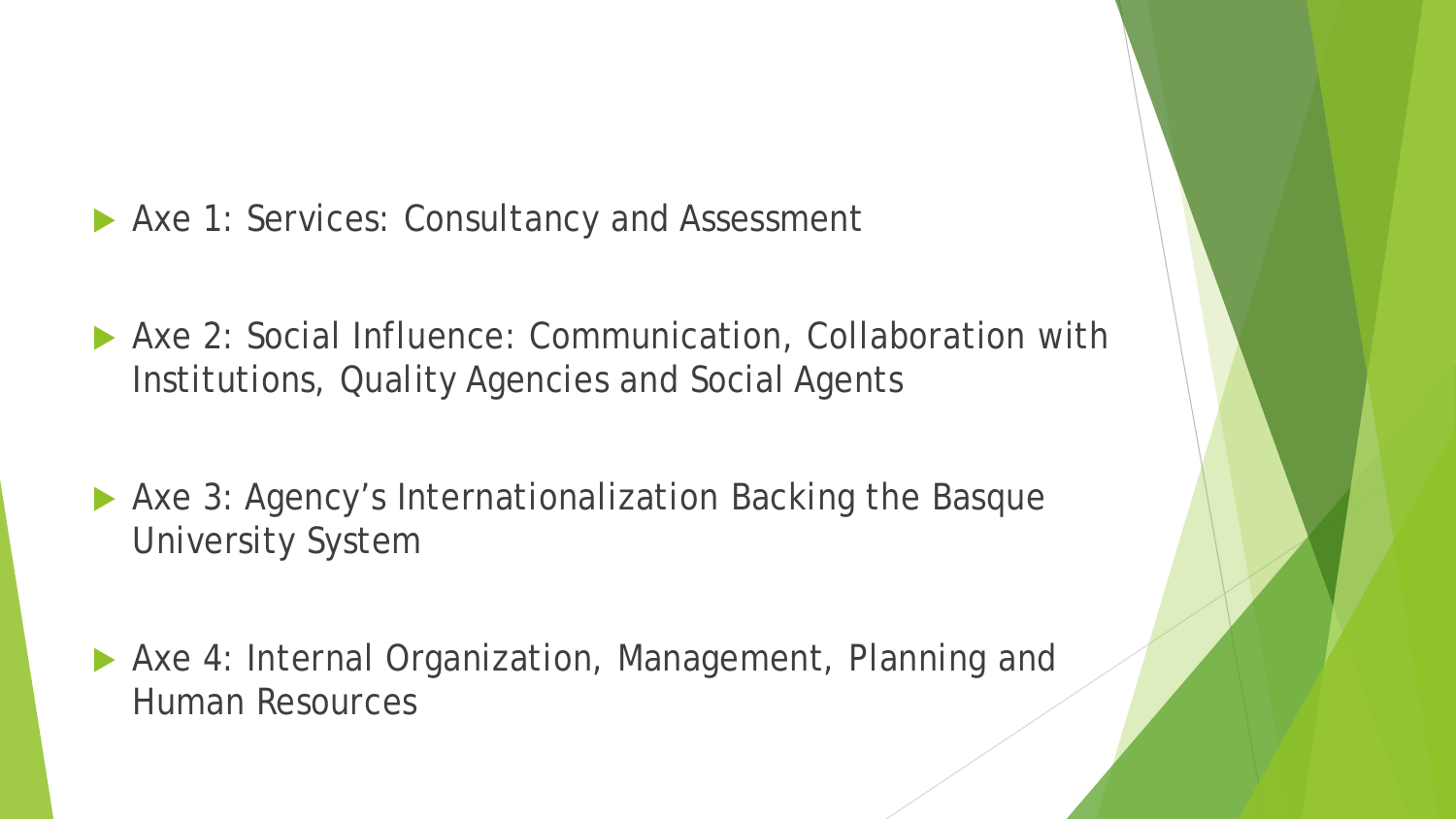### **UNIBASQ CONSEQUENCES INSTITUTIONAL ACCREDITATION (2.1 STANDARD)**

| <b>AUDIT- INSTITUTIONAL</b><br><b>ACCREDITATION</b>                                                                            | E.S.G. 2005                                                                                 | E.S.G. 2015                                                                                                                                                                                    |
|--------------------------------------------------------------------------------------------------------------------------------|---------------------------------------------------------------------------------------------|------------------------------------------------------------------------------------------------------------------------------------------------------------------------------------------------|
| <b>Dimension</b><br><b>How</b><br>1.0.<br>Faculty/Institution<br>defines<br>quality politics and aims                          | the 1.1 Policy and procedures for quality 1.1 Policy for quality assurance<br>its assurance |                                                                                                                                                                                                |
| <b>Dimension</b><br>1.1.<br><b>How</b><br>Faculty/Institution guarantees<br>quality of teaching programs.                      | the $1.2$ .<br>Approval,<br>monitoring<br>awards                                            | and 1.2. Design and approval of programmes<br>the periodic review of programmes and 1.9. On-going monitoring and periodic<br>review of programmes<br>1.10. Cyclical external quality assurance |
| 1.2.<br><b>How</b><br>the<br><b>Dimension</b><br>Faculty/Institution<br>orientates<br>teaching to students.                    | 1.3. Assessment of students                                                                 | 1.3 Student-centred learning, teaching<br>and assessment<br>1.4 Student admission,<br>progression,<br>recognition and certification                                                            |
| <b>Dimension</b><br>1.3.<br>How<br>Faculty/Institution guarantees and staff<br>improves quality of academic staff.             | the 1.4. Quality assurance of teaching 1.5. Teaching staff                                  |                                                                                                                                                                                                |
| <b>How</b><br><b>Dimension</b><br>$-1.4.$<br>Faculty/Institution<br>manages<br>improves services<br>and material<br>resources. | the 1.5. Learning resources and student 1.6. Learning resources and<br>and support          | student<br>support                                                                                                                                                                             |
| <b>How</b><br><b>Dimension</b><br>1.5.<br>Faculty/Institution<br>analizes<br>and<br>take into account results.                 | the 1.6. Information systems                                                                | 1.7. Information management                                                                                                                                                                    |
| <b>Dimension</b><br>1.6.<br>How<br>Faculty/Institution<br>publishes<br>academic programs information.                          | the 1.7. Public information                                                                 | 1.8. Public information                                                                                                                                                                        |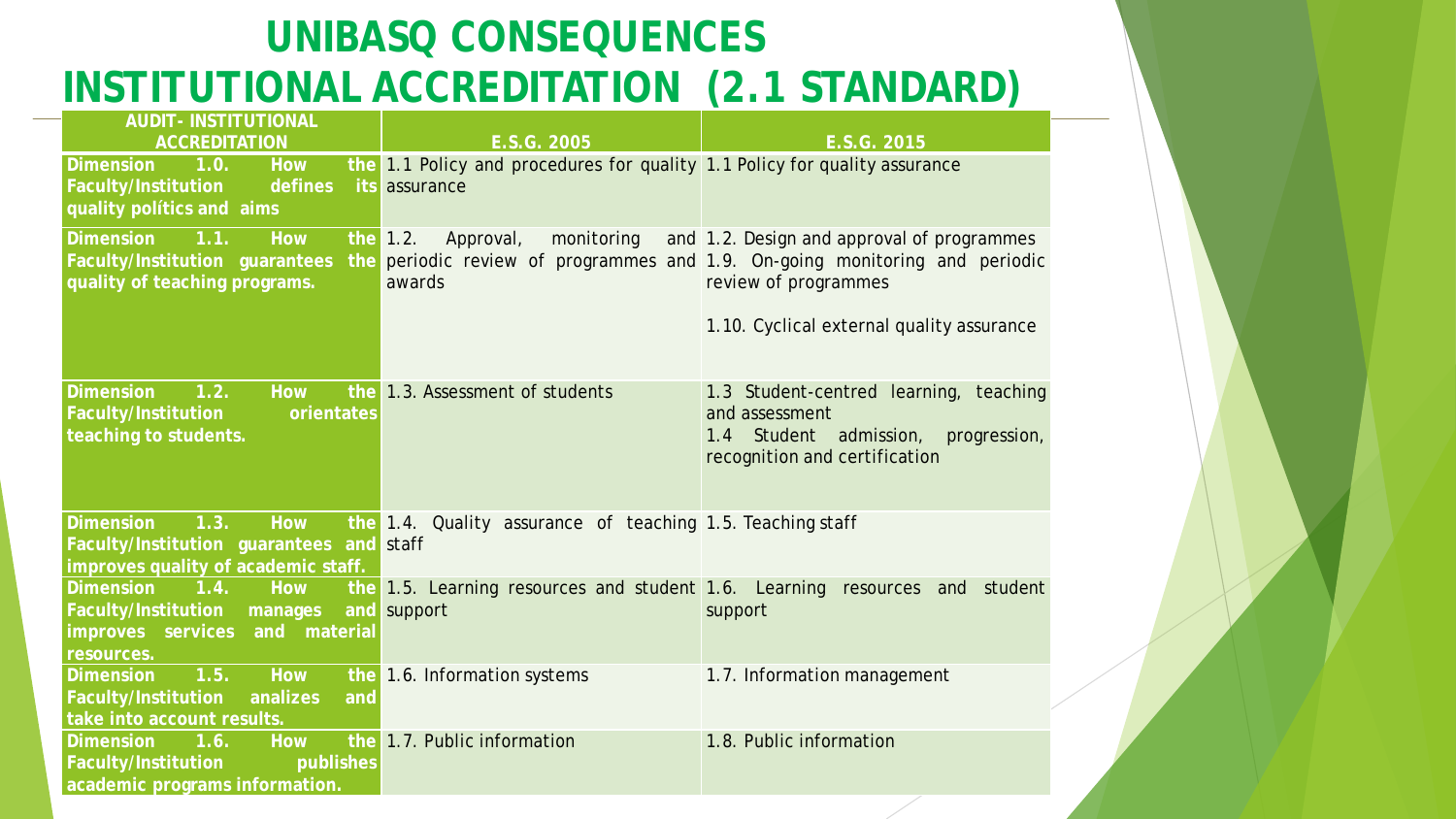# Results in Unibasq

- Internationalization of committees
- Role of students and stakeholders
- Thematic analysis (employability, social impact measures, institutional ac.)
- Transparency of reports, Appeals and complaints committee

#### BUT ALSO, IMPORTANT TO TAKE

▶ Part of working European groups to reflect about QA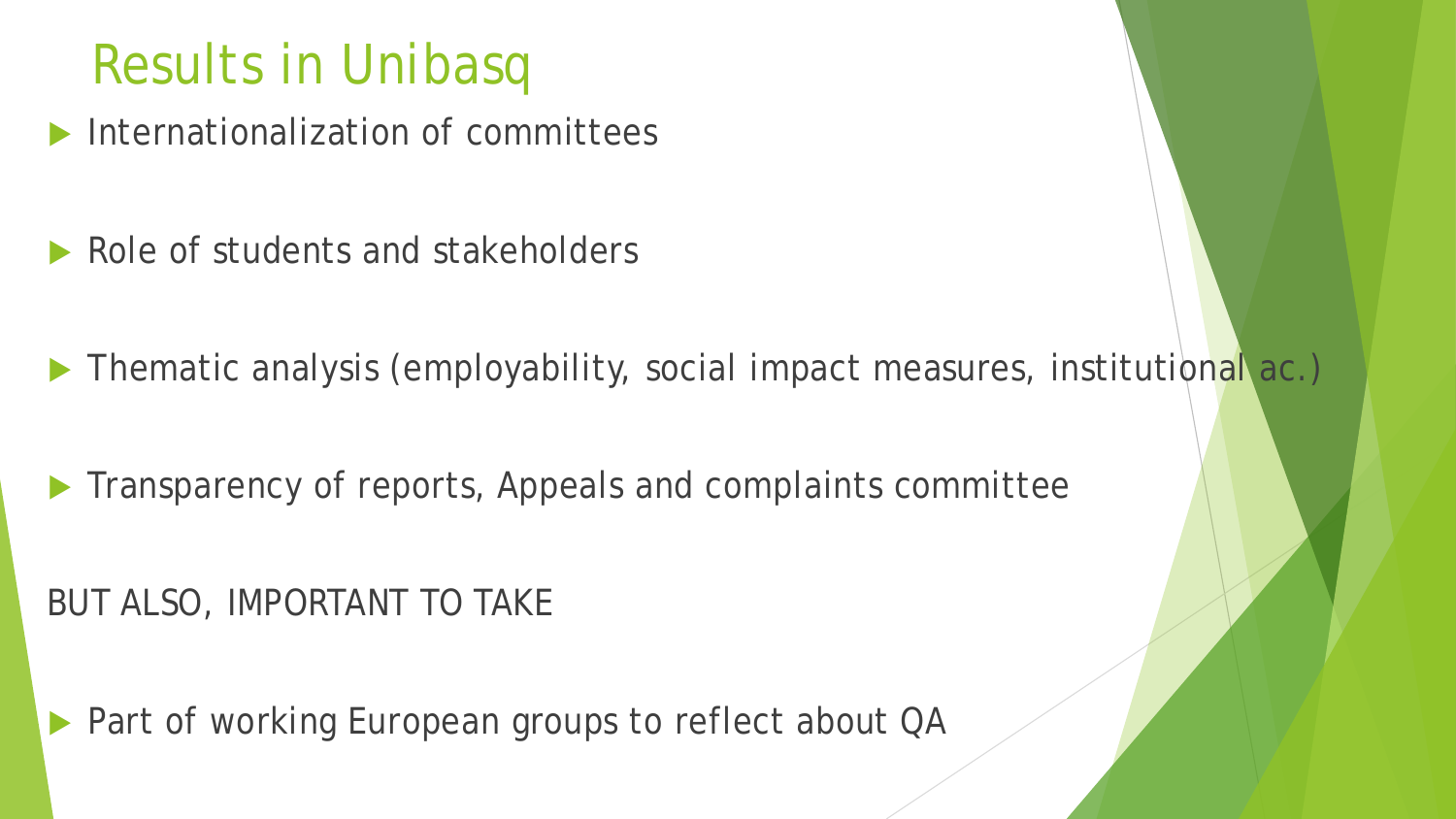# Internationalization

- Listed in the European Quality Assurance Register for Higher Education (EQAR) since November 2014; Full member of the European Association for Quality Assurance in Higher Education (ENQA) since September 2014.
- Member of the European Consortium for Accreditation in higher education (ECA) since December 2015;
- Full member of the International Network for Quality Assurance Agencies in Higher Education (INQAAHE) since 2013.
- October 2016 Unibasq's Director is part of ENQA's Board; vicepresident since october 2018

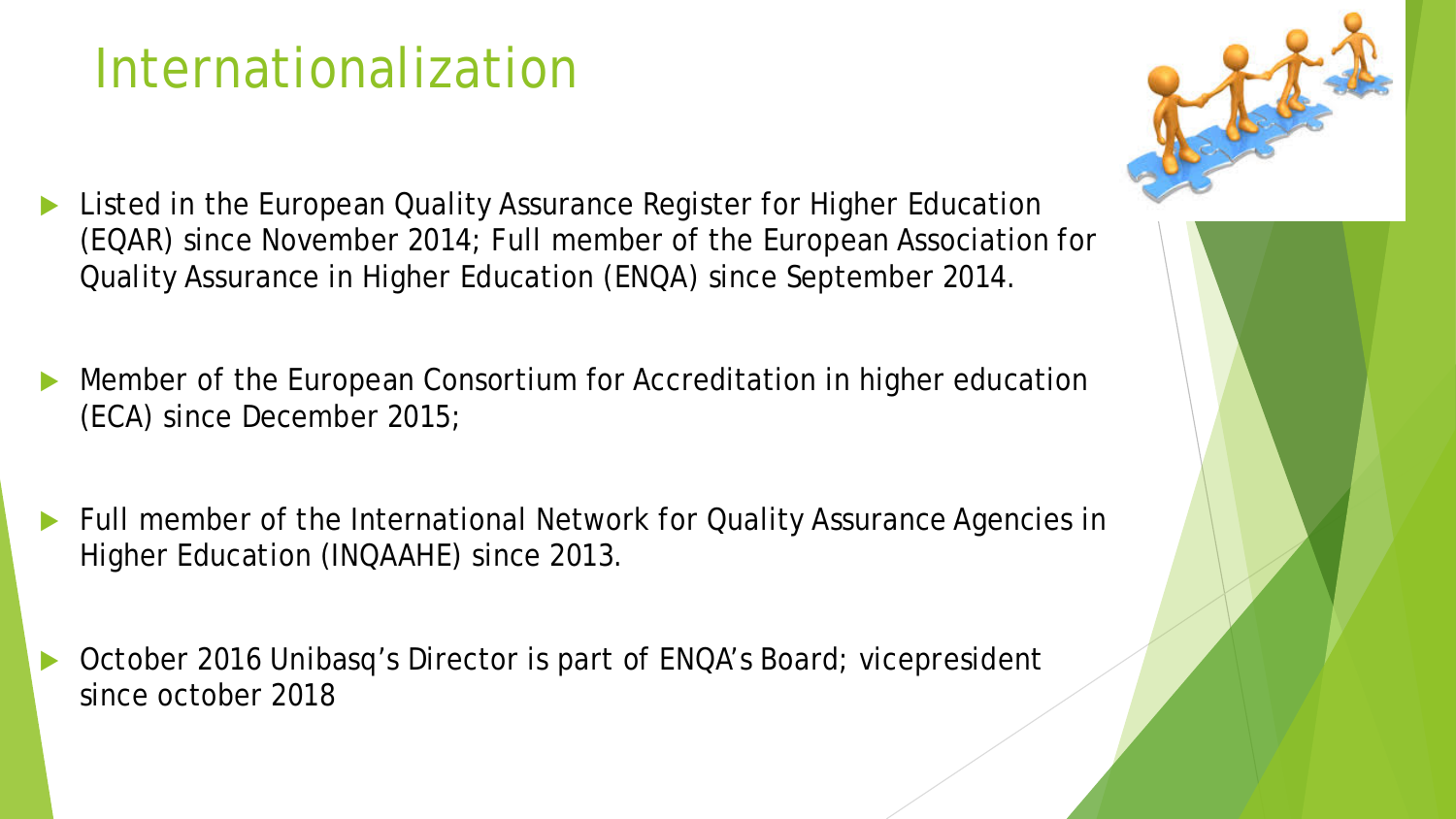# International collaboration

- [Database of External Quality Assurance Results \(DEQAR\).](https://www.eqar.eu/topics/deqar.html) This project was selected for EU co-funding under Erasmus+ Key Action 3 - European Forward-Looking Cooperation Projects.
- **Facilitating implementation of the European Approach for Quality Assurance** of Joint Programmes (ImpEA).
- At the end of 2016, Unibasq joined ENQA's Working group VII on Quality [Assurance and Recognition, which is currently finished and has its](http://www.enqa.eu/index.php/working-group-vii-on-quality-assurance-and-recognition/)  [continuation in the Linking Academic Recognition and Quality Assurance –](http://www.enqa.eu/index.php/linking-academic-recognition-and-quality-assurance-lireqa/) LIREQA project where Unibasq collaborates. LIREQA aims at contributing to fair recognition of qualifications by developing recommendations to relate academic recognition to both internal and external quality assurance.

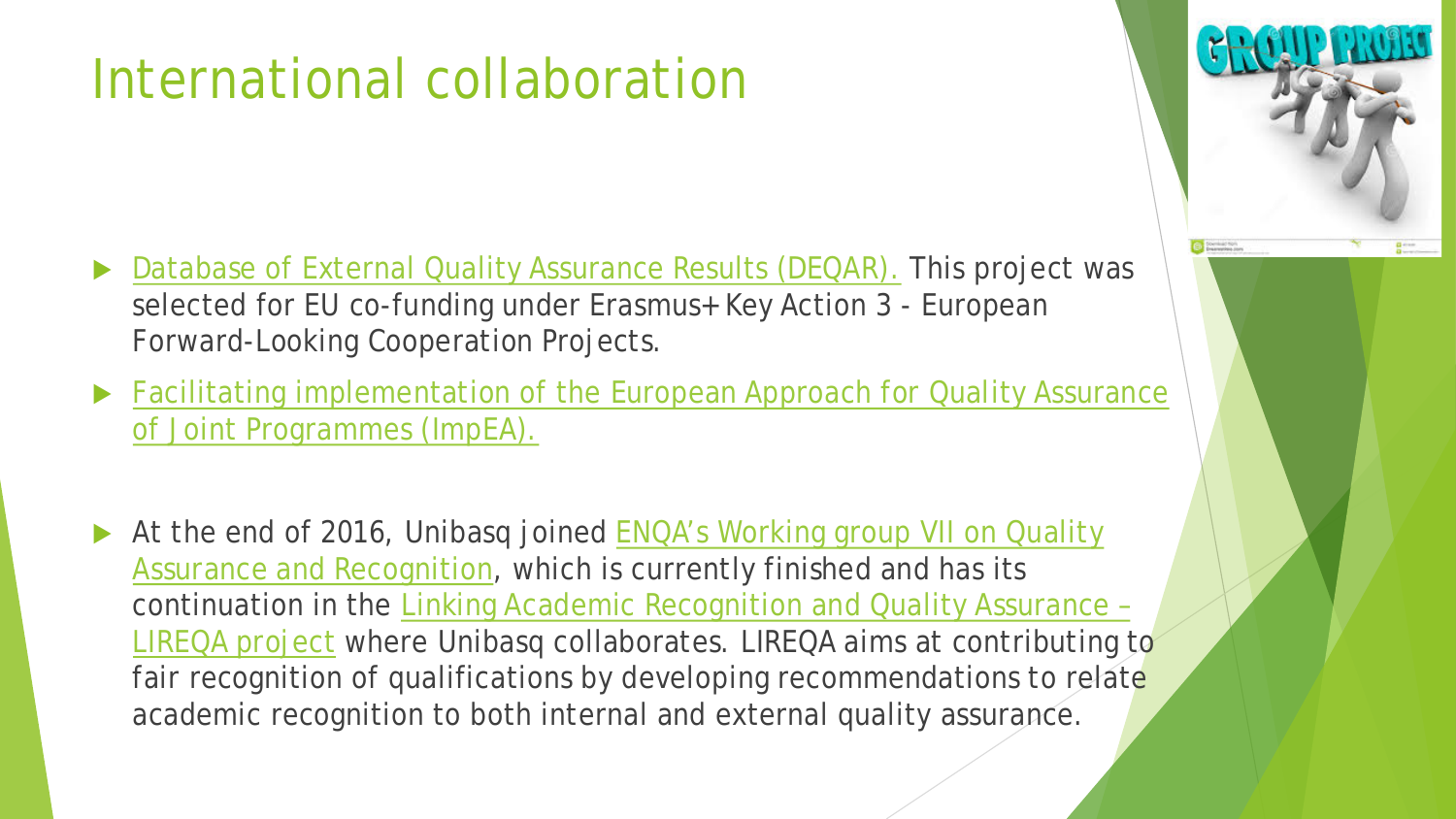# International agreements



▶ Agreements with other European QAAs to train and exchange foreign academic members of committees.

AQAS, Germany; HCERES and CET in France, NVAO in Netherlands.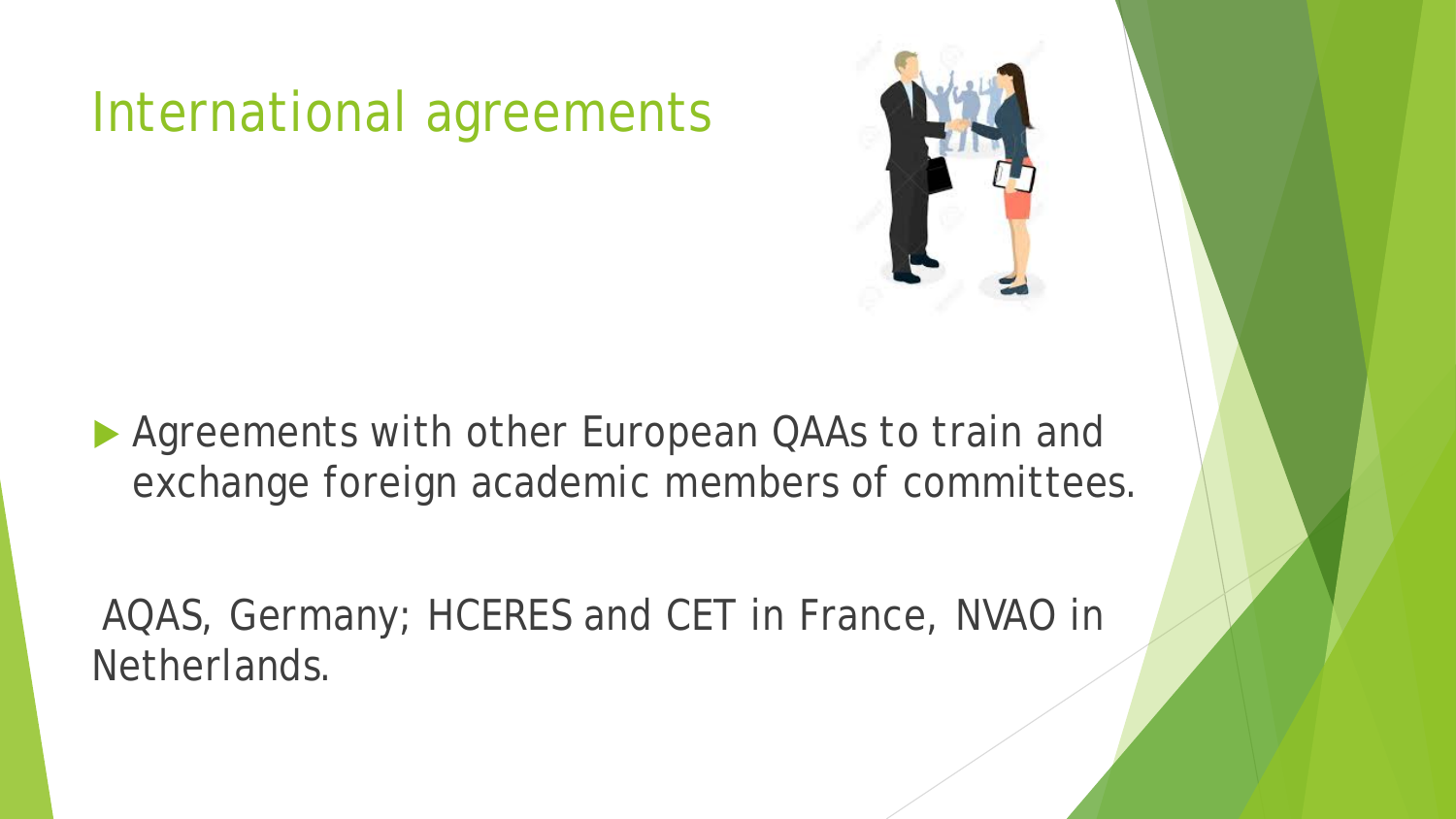# International services

- Unibasq has established relationships and agreements to accredit programs and universities in Latin-America. Mainly with those having close relation with the Basque University System. In Republica Dominicana (UASD), Guatemala (U. Rafael Landivar) and Chile (U. of Aconcagua) mainly.
- Evaluation in Universidad de Aconcagua (2018)
	- The procedure is mostly the same used for our regular expost accreditation procedure and the evaluation criteria which are in line with the ESG are an adaptation to the national law.

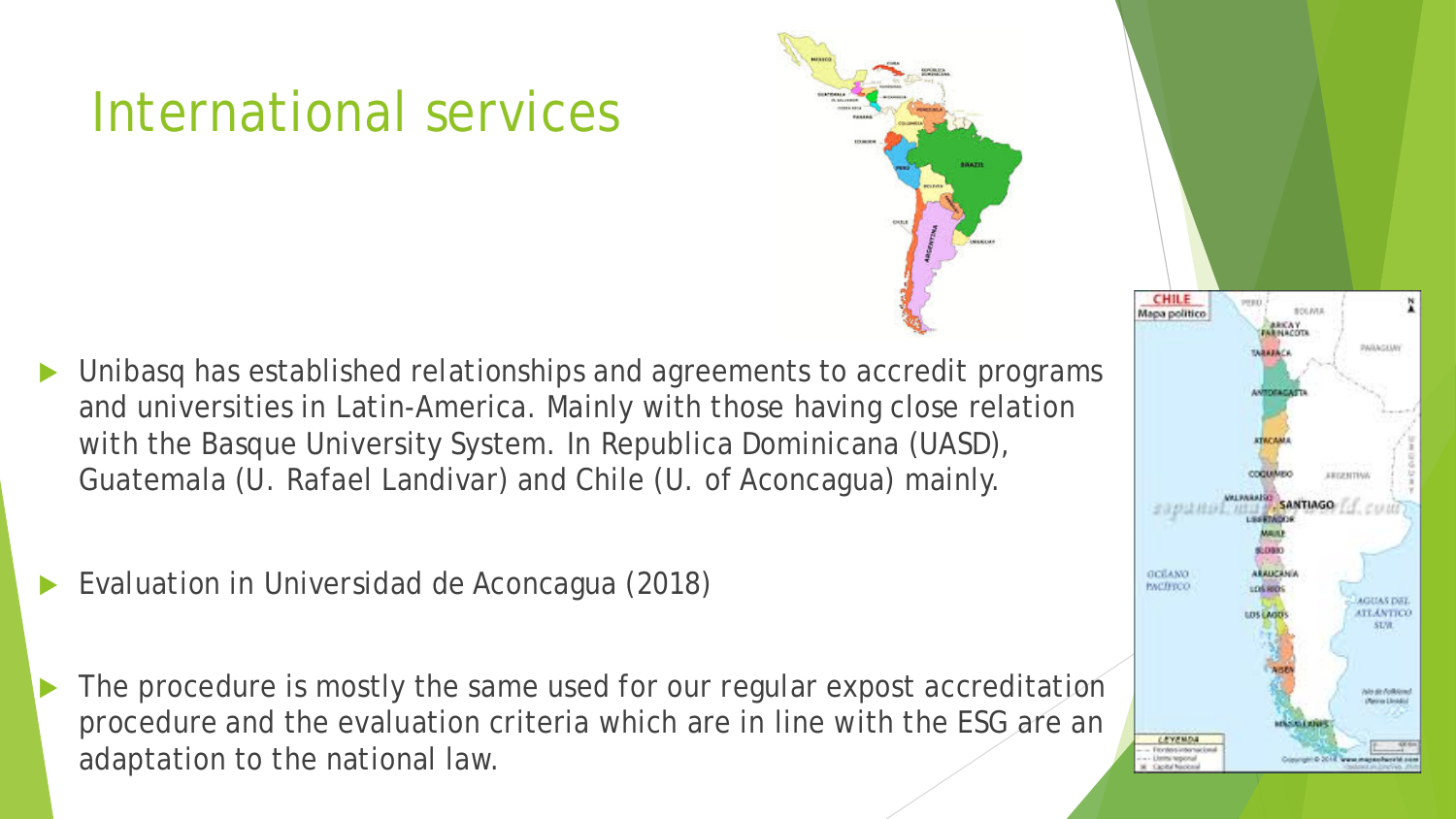### **Quality assessment in Europe. Present**

• B. Stensaker (2003) Trance, Transparency and Transformation: The impact of external quality monitoring on higher education, Quality in Higher Education.

Effects of external quality monitoring (EQM)

- Increase of institutional transparency
- Increase of attention towards the quality of teaching
- more autonomous role for the institutional management
- Role of stakeholders, students

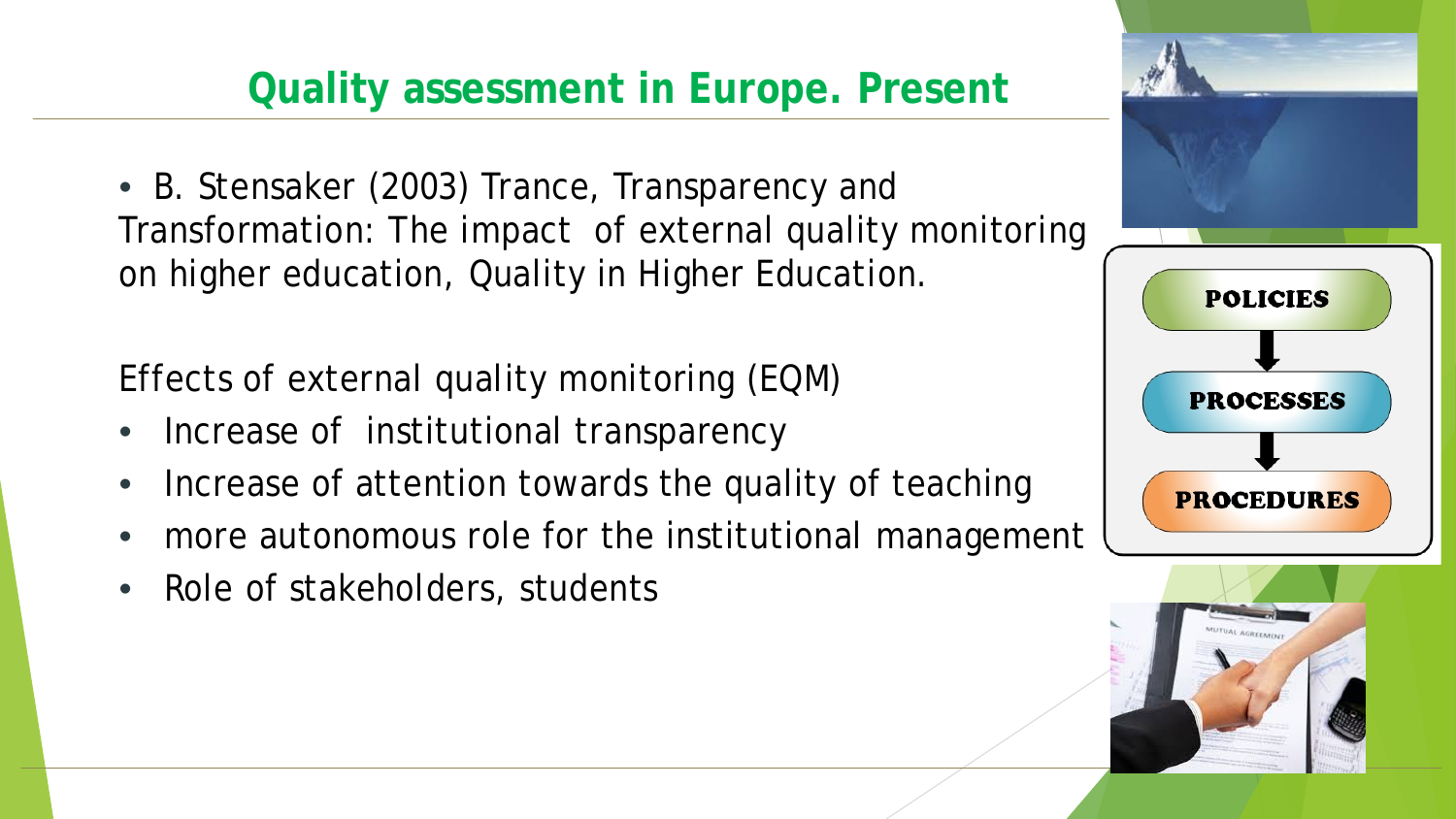# BUT!





Higher education institutions have become more 'bureaucratic'

Academics often reported that they felt like being 'inspected'

Are we evaluating quality of results? Or mainly procedures?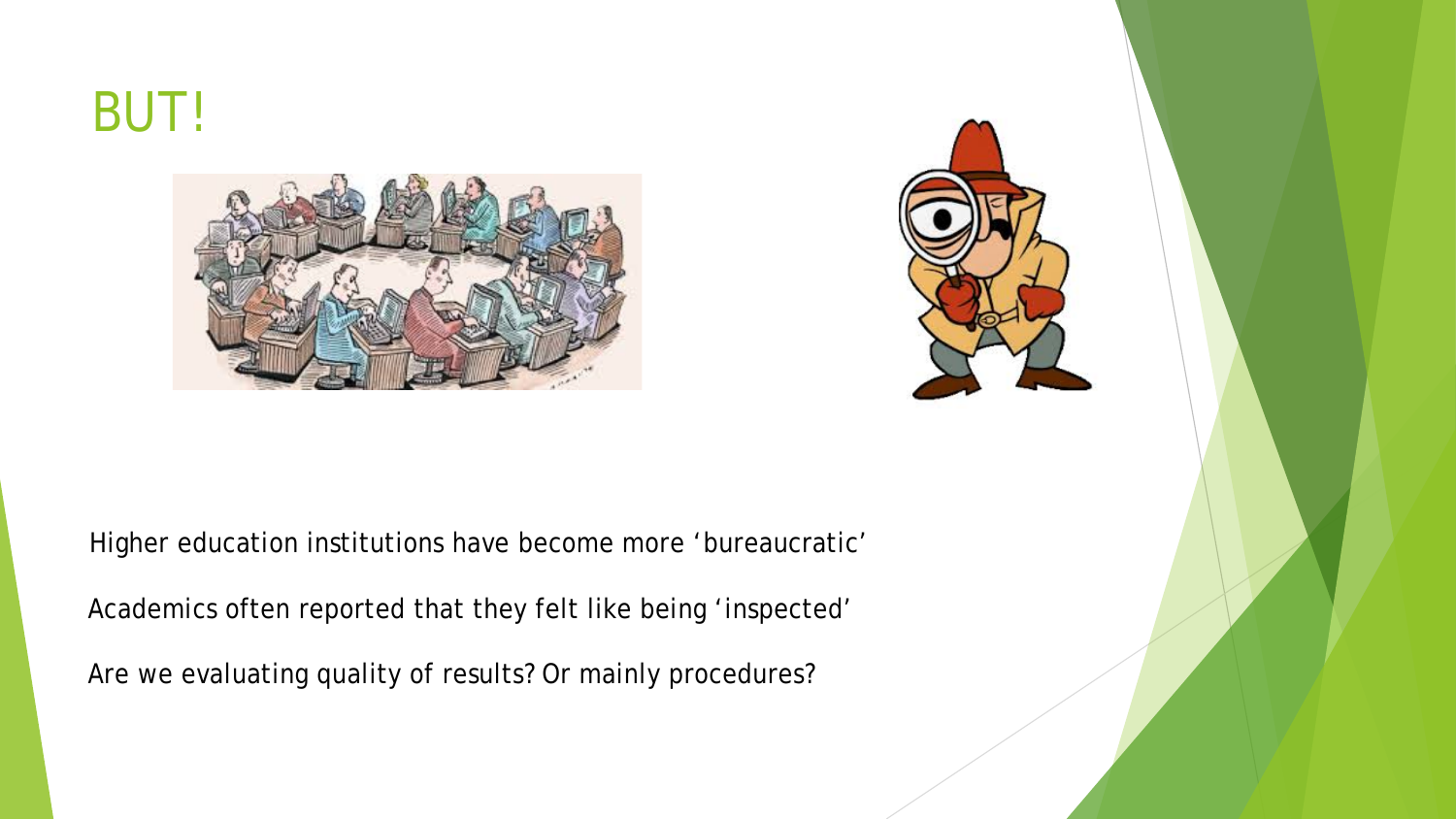# Some questions

ESG 1.3 Student centered learning, why?

To facilitate that students have their own skills to become citizens with abilities related with

CRITICAL VISION, CREATIVITY EMPATHY, LEADERSHIP, ENTREPRENEURSHIP, MOBILITY, FREEDOM,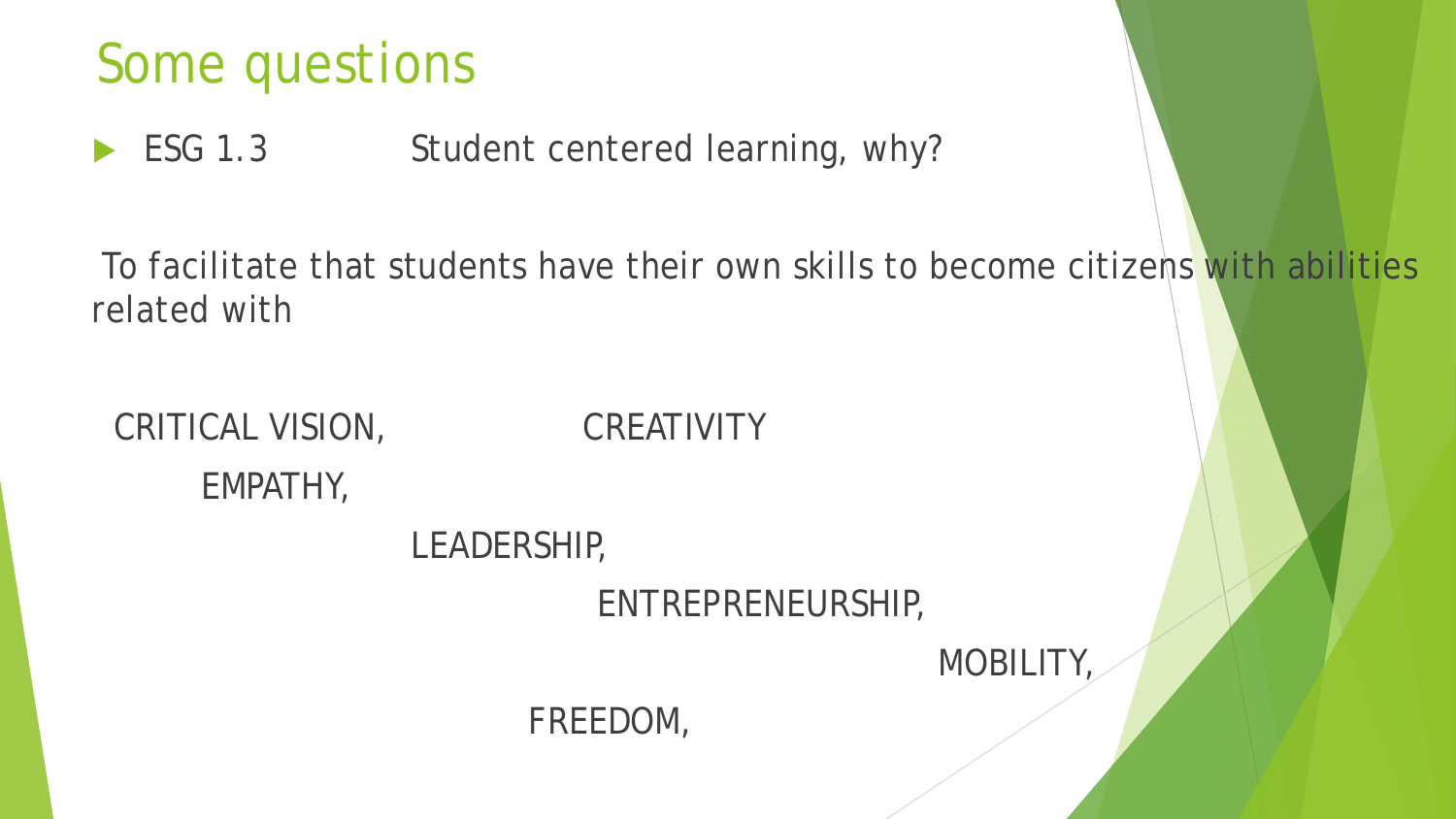# Student centered learning?



"I think it's an exaggeration, but that there's a lot of truth in saying that when you go to school, the trauma is that you must stop learning and you must now accept being taught."

- Seymour Papert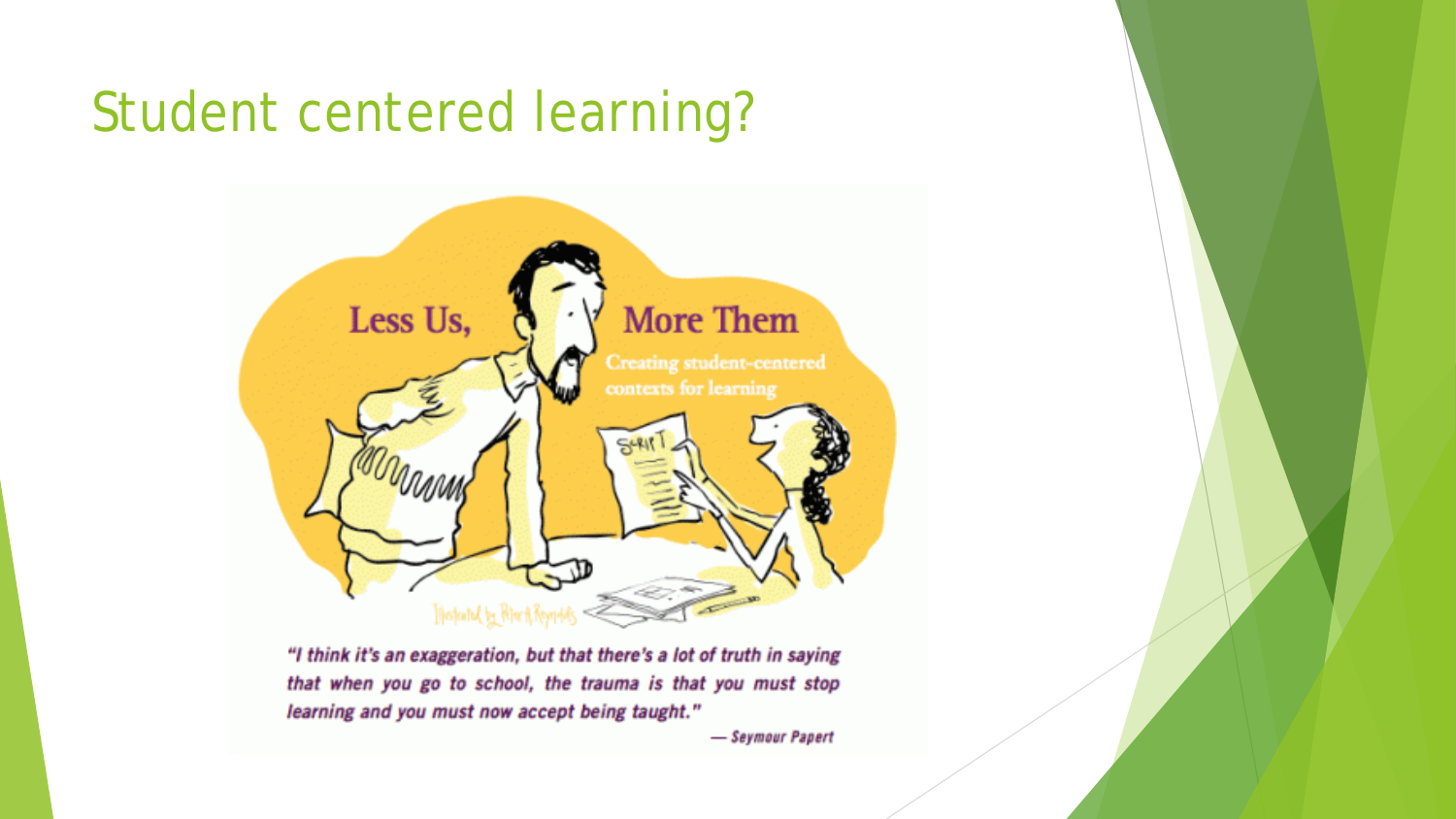# What else?

 EUROPEAN UNIVERSITIES INITIATIVE: The aim behind this initiative is to bring together a new generation of creative Europeans, who are able to cooperate across languages, borders and disciplines to address the big societal challenges and skills shortages that Europe faces.

### Social responsibility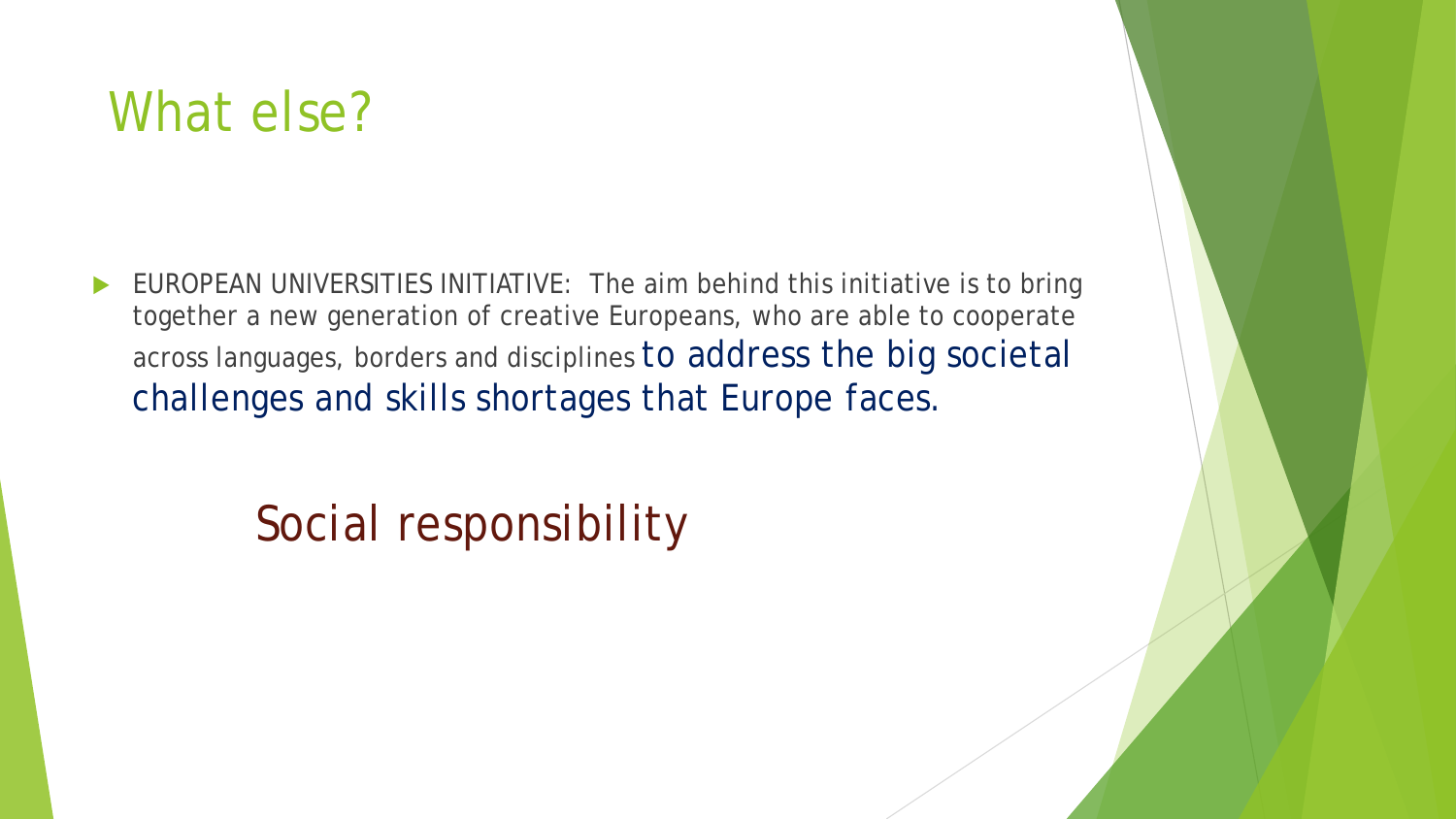# What are the challenges we need to face?

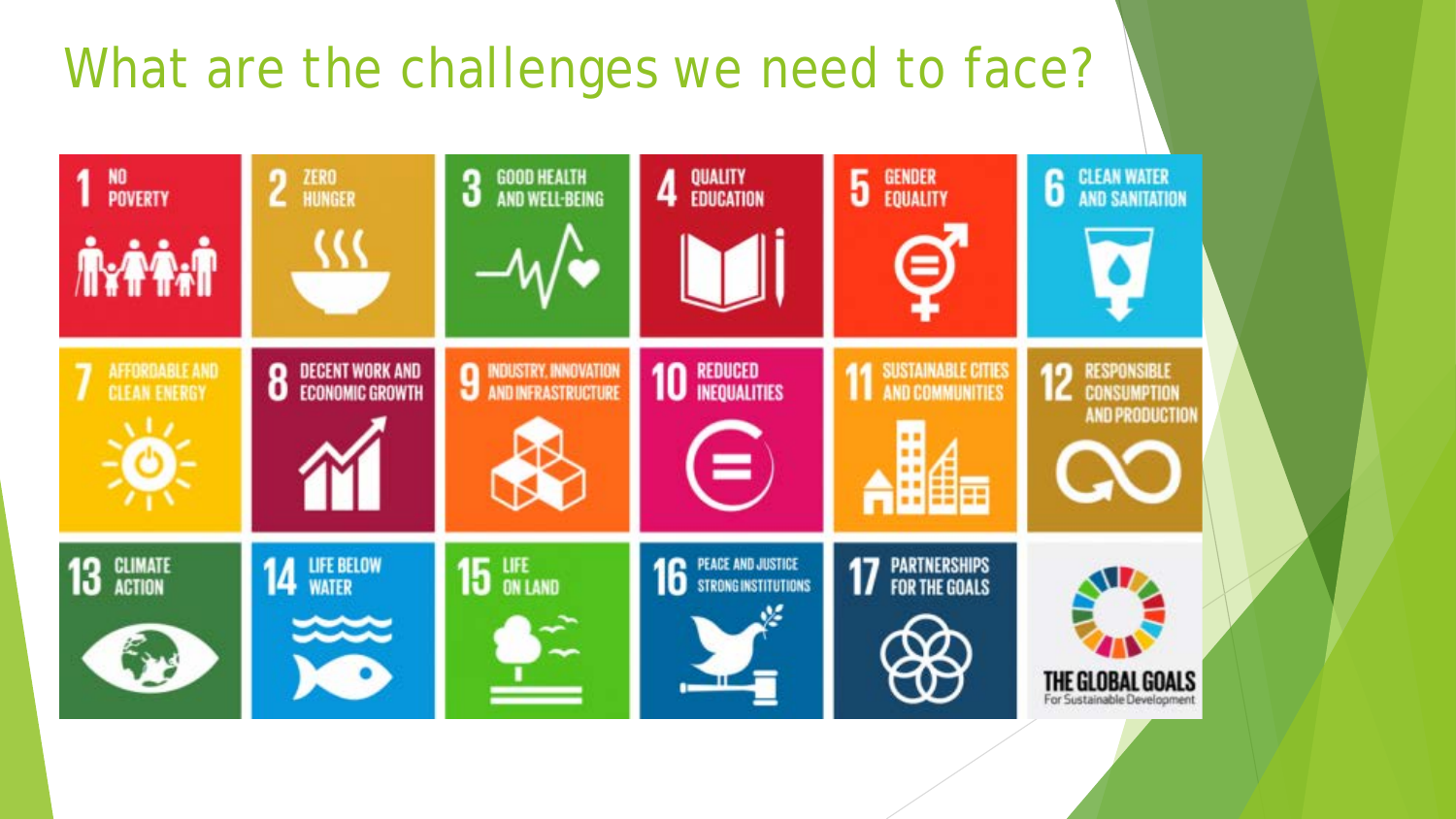# What are the challenges we need to face? Values appear

**European common values are**

- human dignity;
- freedom;
- democracy;
- equality;
- the rule of law; and
- respect for human rights, including the rights of persons belonging to minorities.
- These are values our Member States have in common. They form the fabric of our Union that binds countries, communities and people together (Article 2 of the Treaty on European Union).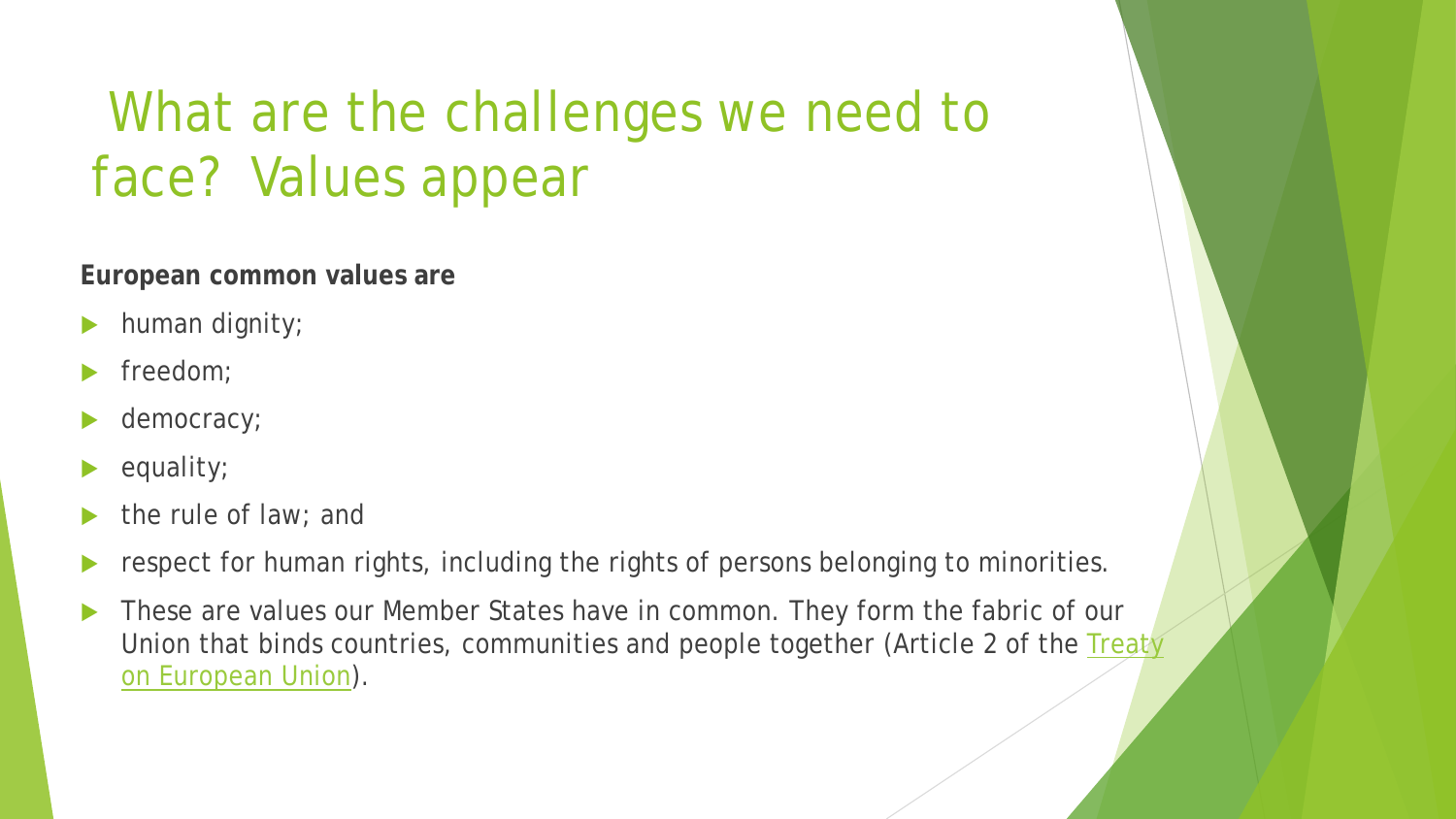# EUROPEAN OBJECTIVES

1999

Bolonia Recognition,

Who?

Common measures 2010

ESG: Quality assurance How? Fit for purpose 2020- Beyond ESG: Social challenges What? Fit of purpose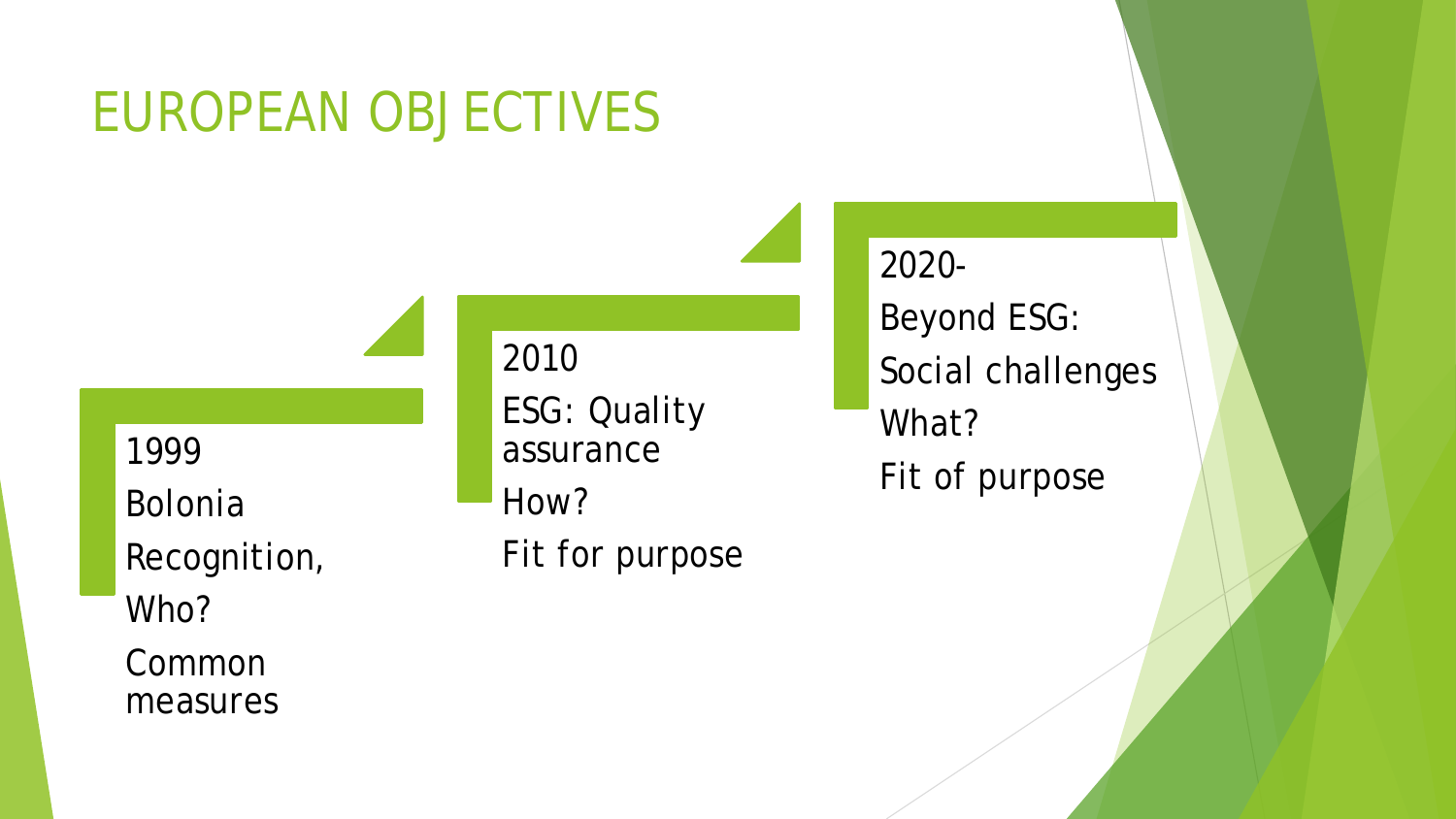### Future

- ▶ The world face new challenges, global goals are related and need all fields of knowledge (economy, biology, sociology, philosophy, medicine, law, etc.)
- The Higher Education Institutions, as centers for research and education, should aware of these challenges.
- Calls for research projects begin to reflect and ask for the added value for social challenges
- So, shouldn't be QAAs aware as well of this matter? How?

#### To be continued....